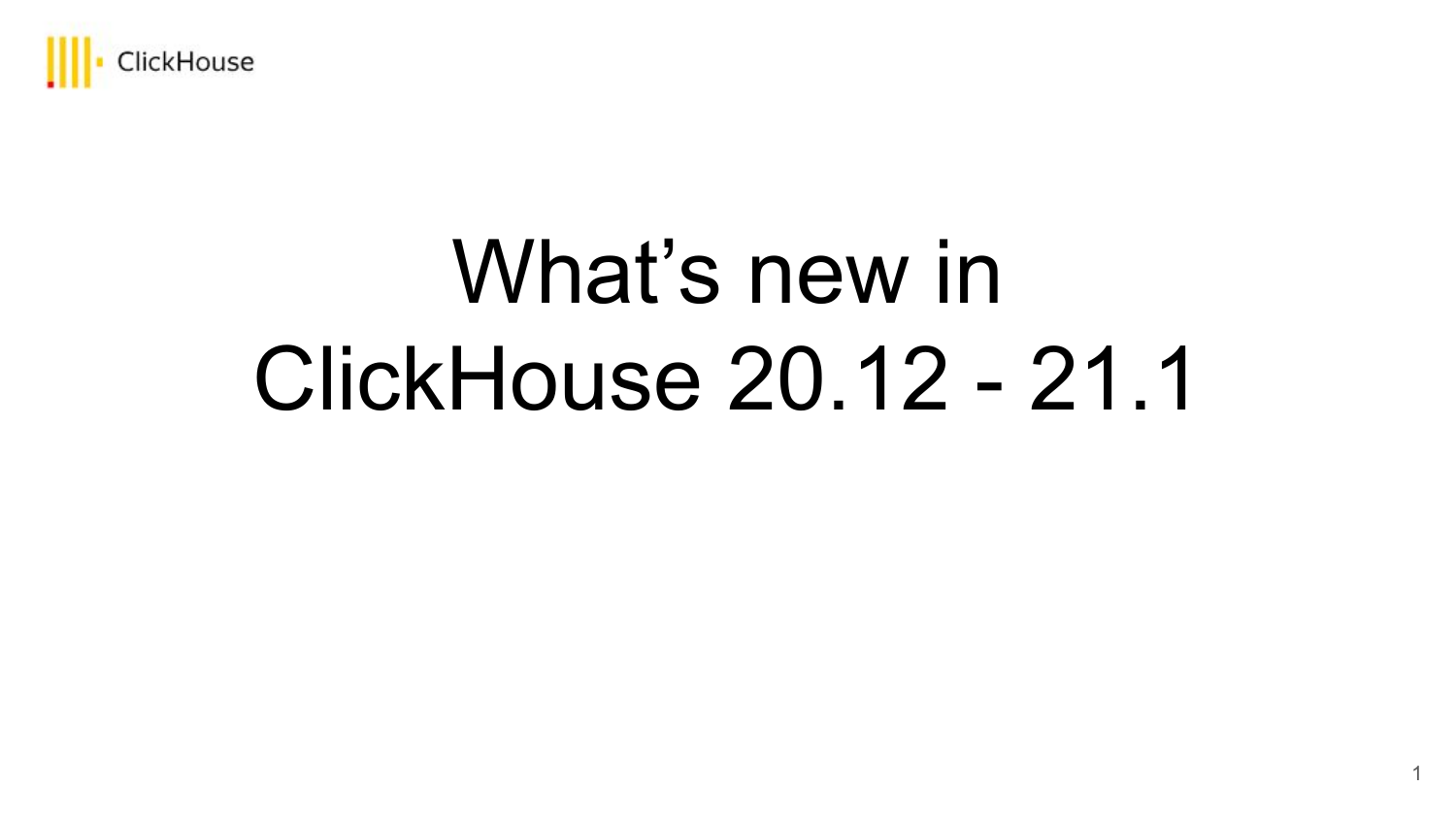

[#15111](https://github.com/ClickHouse/ClickHouse/pull/15111) Implement gRPC protocol in ClickHouse.

[Vitaly Baranov](https://github.com/vitlibar) - Yandex.

The implementation of gRPC protocol also supports compression, SSL, getting progress and logs, authentication, parallel queries through the same channel, cancellation of queries, sessions, external tables.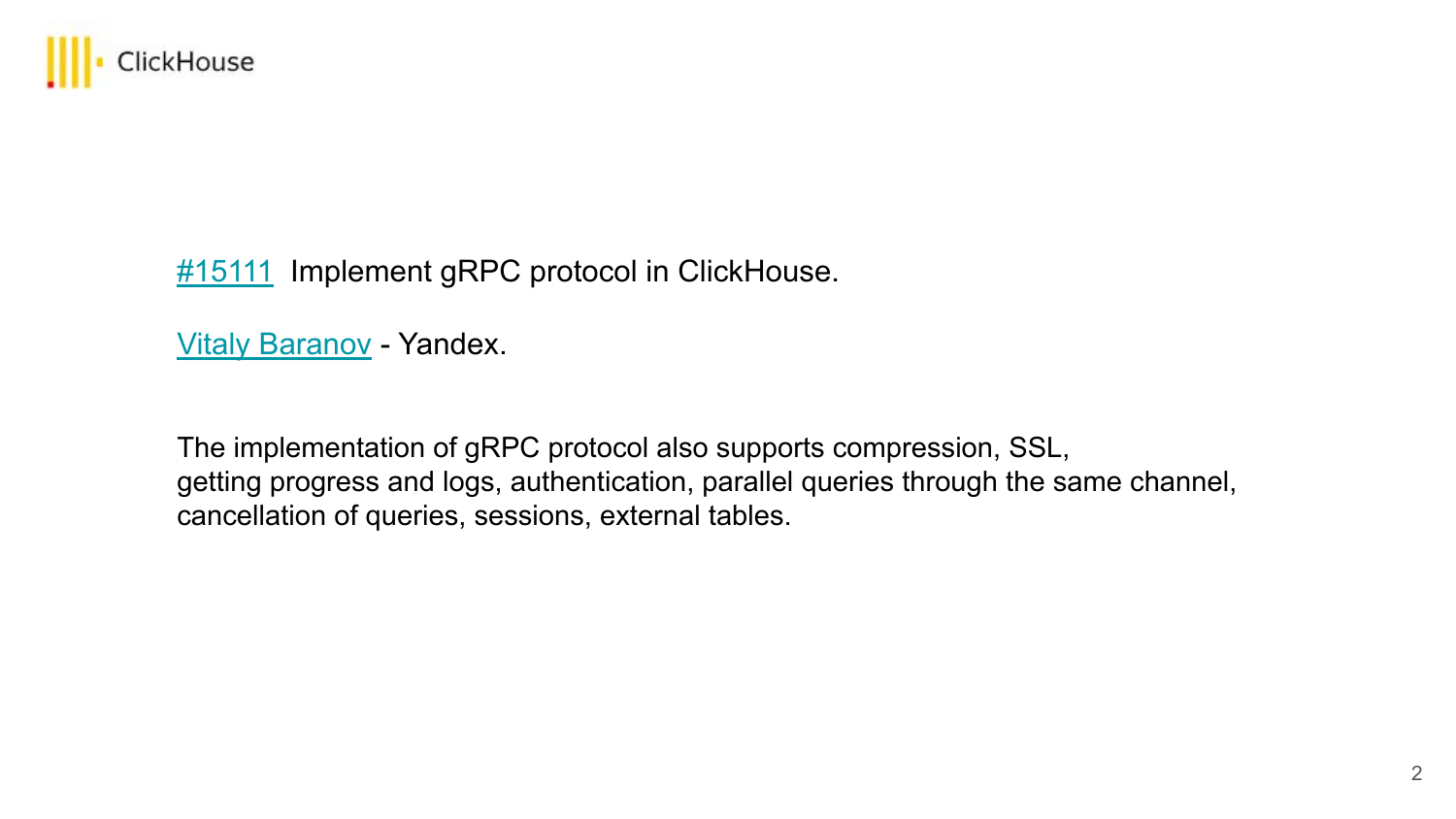

**...**

**...**

**/etc/clickhouse-server/config.xml**

```
<!-- <grpc_port>9100</grpc_port> -->
<grpc>
 <enable_ssl>false</enable_ssl>
 <!-- The following two files are used only if enable_ssl=1 -->
 <ssl_cert_file>/path/to/ssl_cert_file</ssl_cert_file>
 <ssl_key_file>/path/to/ssl_key_file</ssl_key_file>
```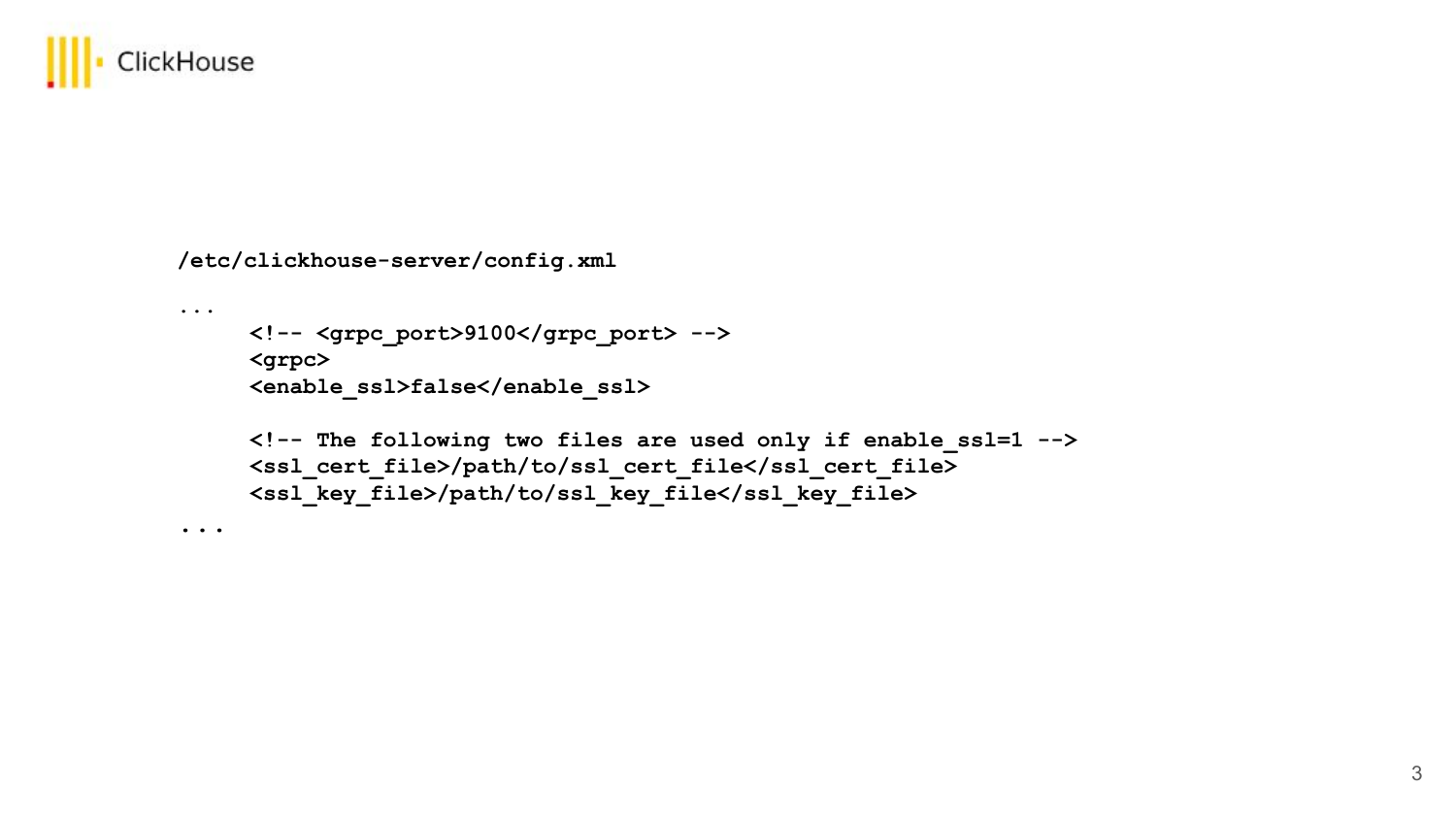

**example (python) :** 

**https://github.com/ClickHouse/ClickHouse/blob/master/utils/grpc-client/clickhouse-grpc-client.py**

**utils/grpc-client/clickhouse-grpc-client.py -q "SELECT sum(number) FROM numbers(10)"**

**cat a.txt | utils/grpc-client/clickhouse-grpc-client.py -q "INSERT INTO temp FORMAT TSV"**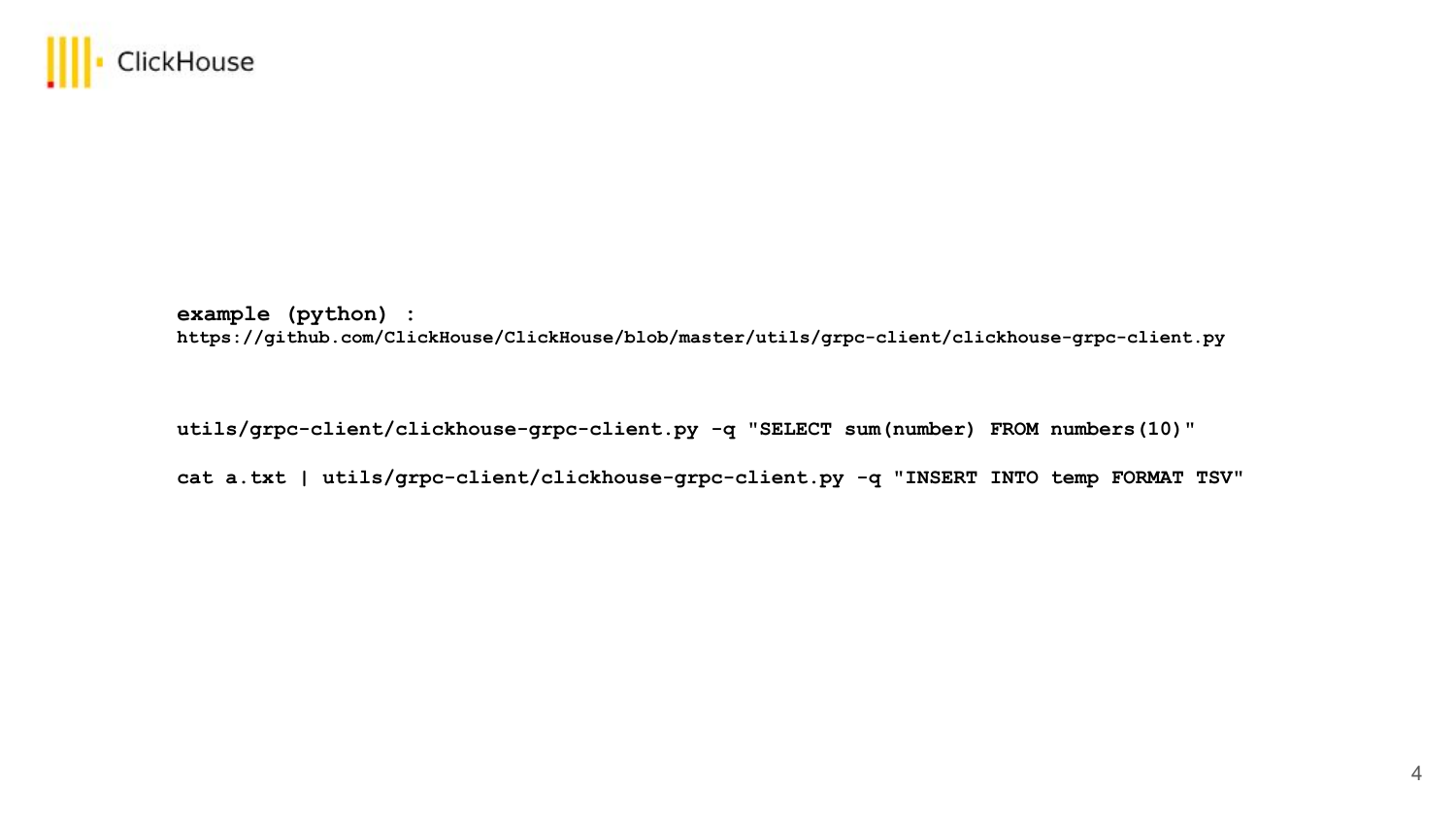

[#17144](https://github.com/ClickHouse/ClickHouse/pull/17144) \* zst compression/decompression support for data import and export. It enables using \*.zst in file() function and Content-encoding: zstd in HTTP client.

[Abi Palagashvili](https://github.com/fibersel)

[#8526](https://github.com/ClickHouse/ClickHouse/pull/8526) support for brotli (br) compression in file-related storages and table functions.

[alexey-milovidov](https://github.com/alexey-milovidov) - Yandex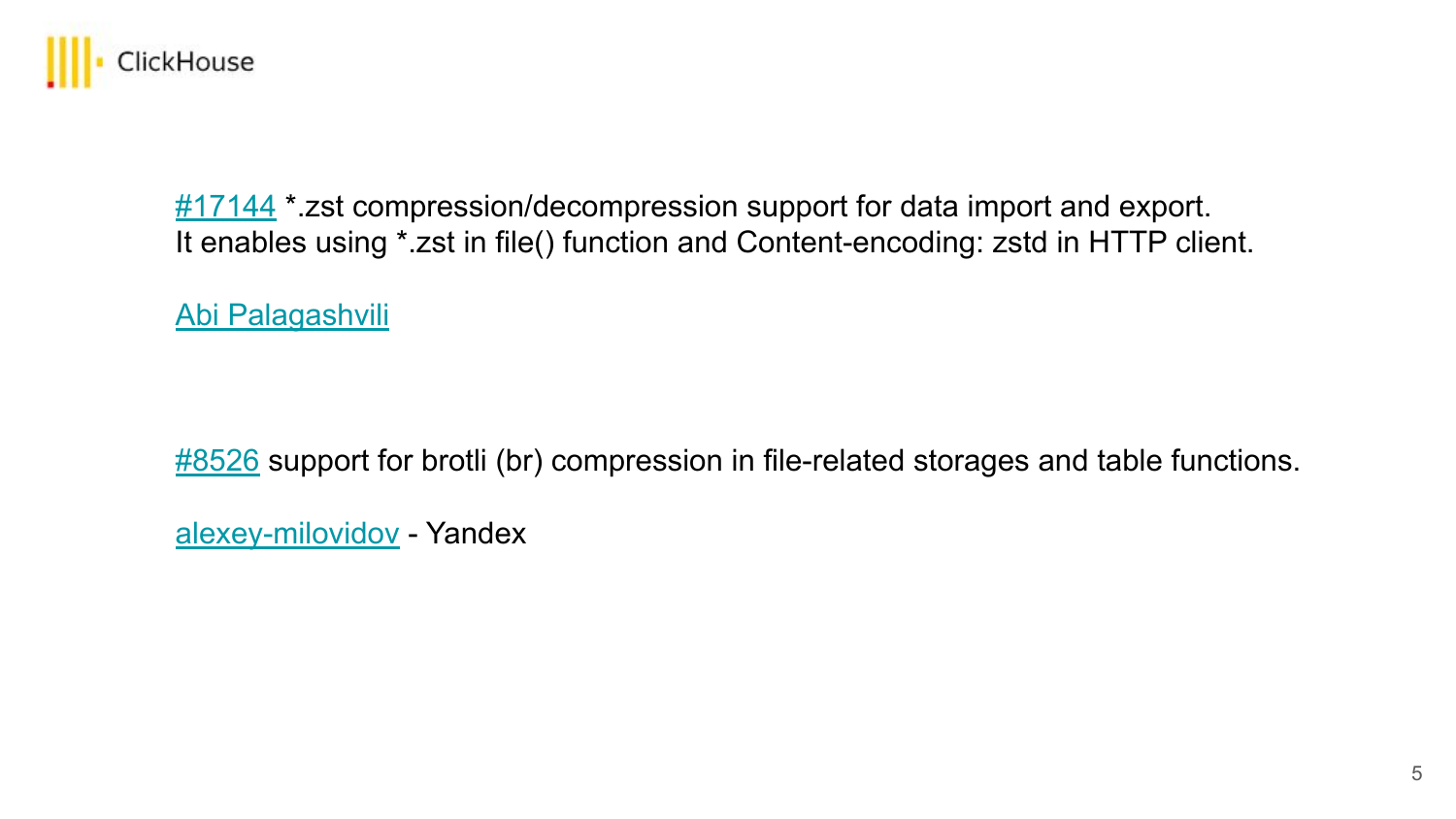

```
CREATE TABLE file (x UInt64) ENGINE = File(TSV, 'data1.tsv.br');
```

```
SELECT count(), max(x) 
FROM file('data{1,2}.tsv.{gz,br}', TSV, 'x UInt64');
```

```
$ echo "SELECT 1" | brotli | curl -sS --data-binary @- \ 
    -H 'Content-Encoding: br' "${CLICKHOUSE_URL}"
```

```
$ echo "SELECT 1" | zstd -c | curl -sS --data-binary @- \ 
    -H 'Content-Encoding: zstd' "${CLICKHOUSE_URL}";
```
**Supported Content-Encoding: gzip, deflate, br, xz, zstd**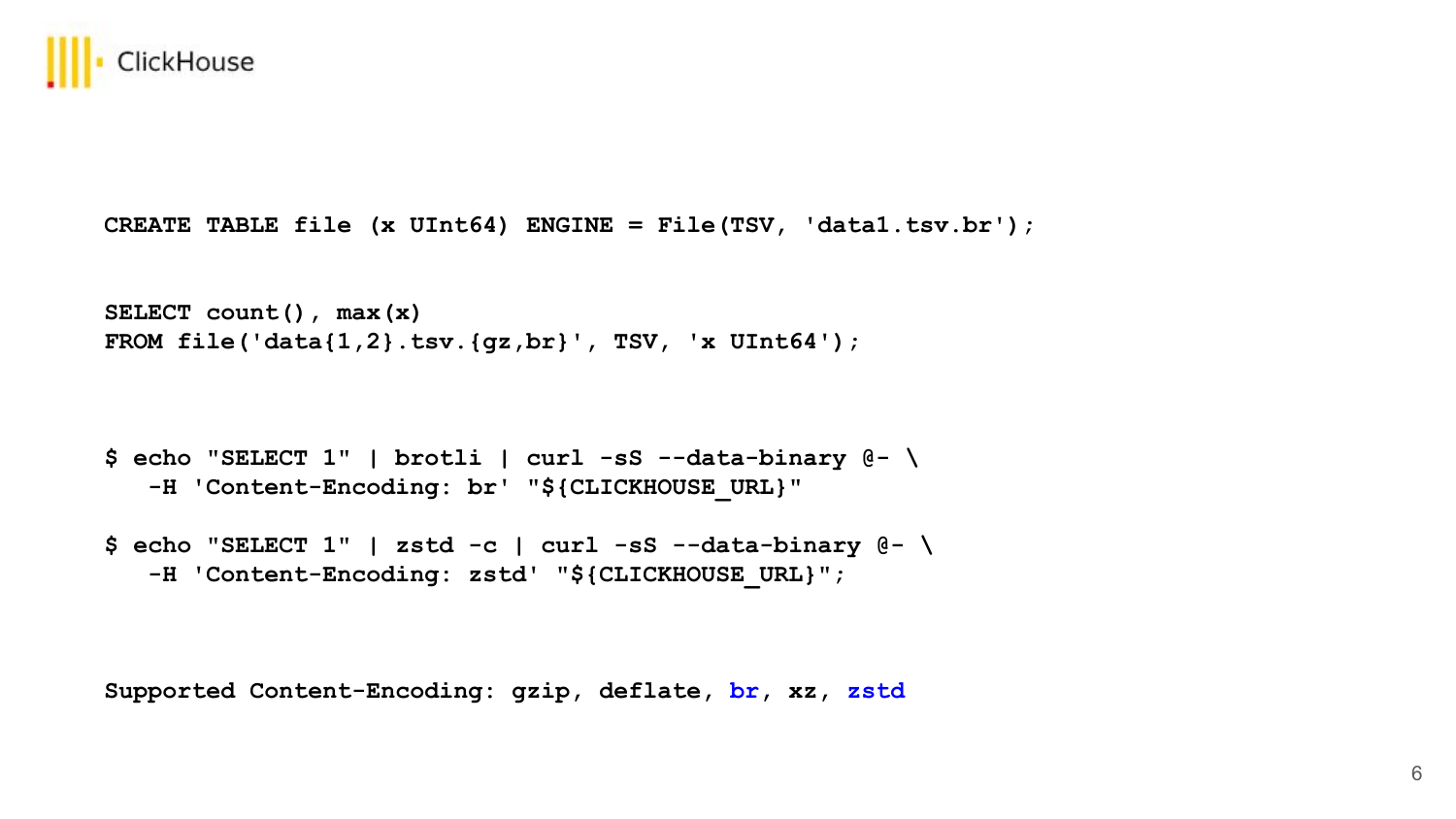

[#15806](https://github.com/ClickHouse/ClickHouse/pull/15806) new data type Map.

First version for Map only supports String type of key and value. ().

[hexiaoting](https://github.com/hexiaoting)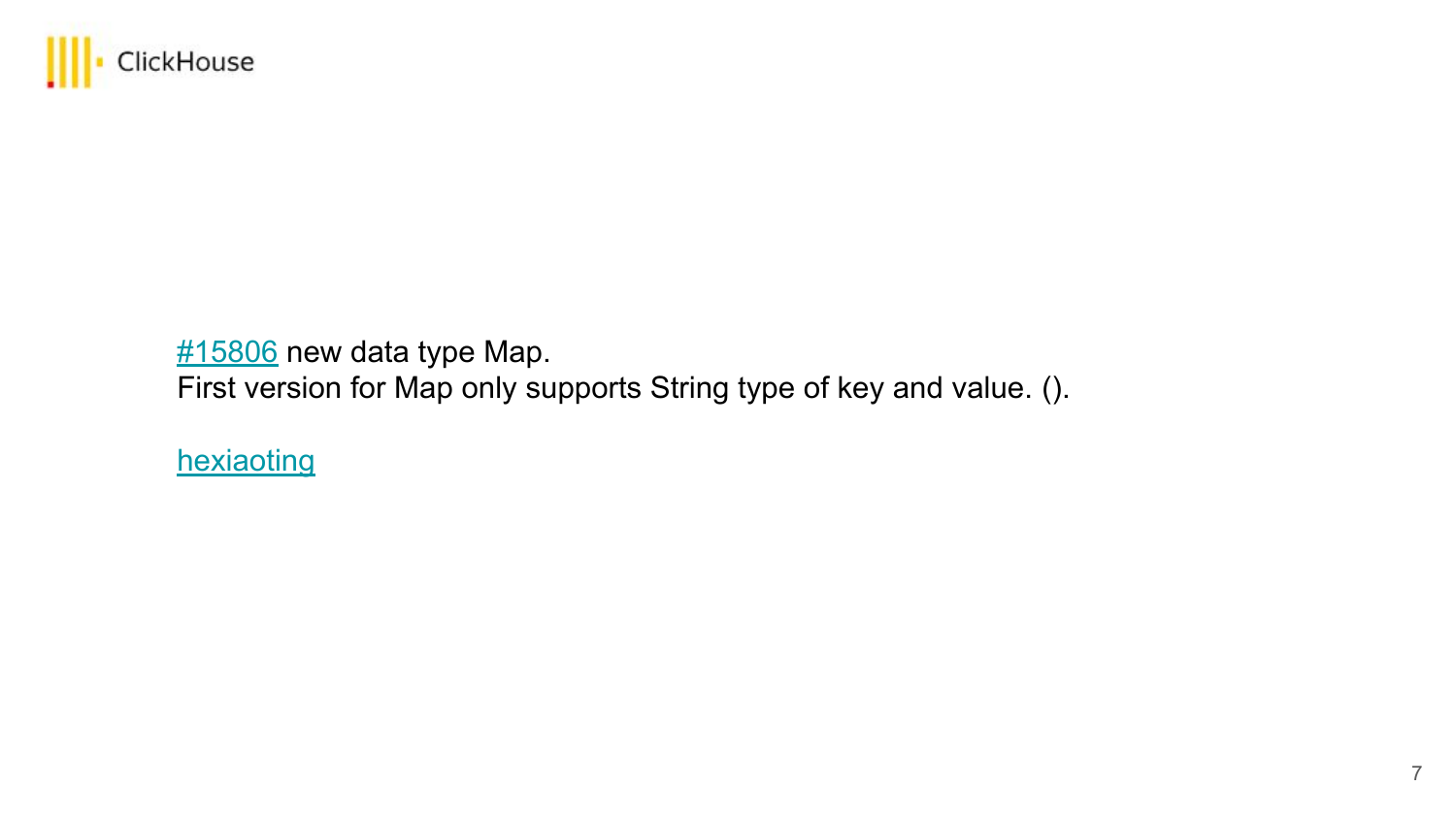

```
SET allow experimental map type = 1;
```

```
create table table_map (a Map(String, String)) engine = Memory;
```

```
insert into table_map values 
   ({'name':'zhangsan', 'gender':'male'}), 
   ({'name':'lisi', 'gender':'female'});
```
**SELECT a['name'] FROM table\_map;**

```
┌─arrayElement(a, 'name')─┐
 │ zhangsan │
 │ lisi │
```
**└─────────────────────────┘**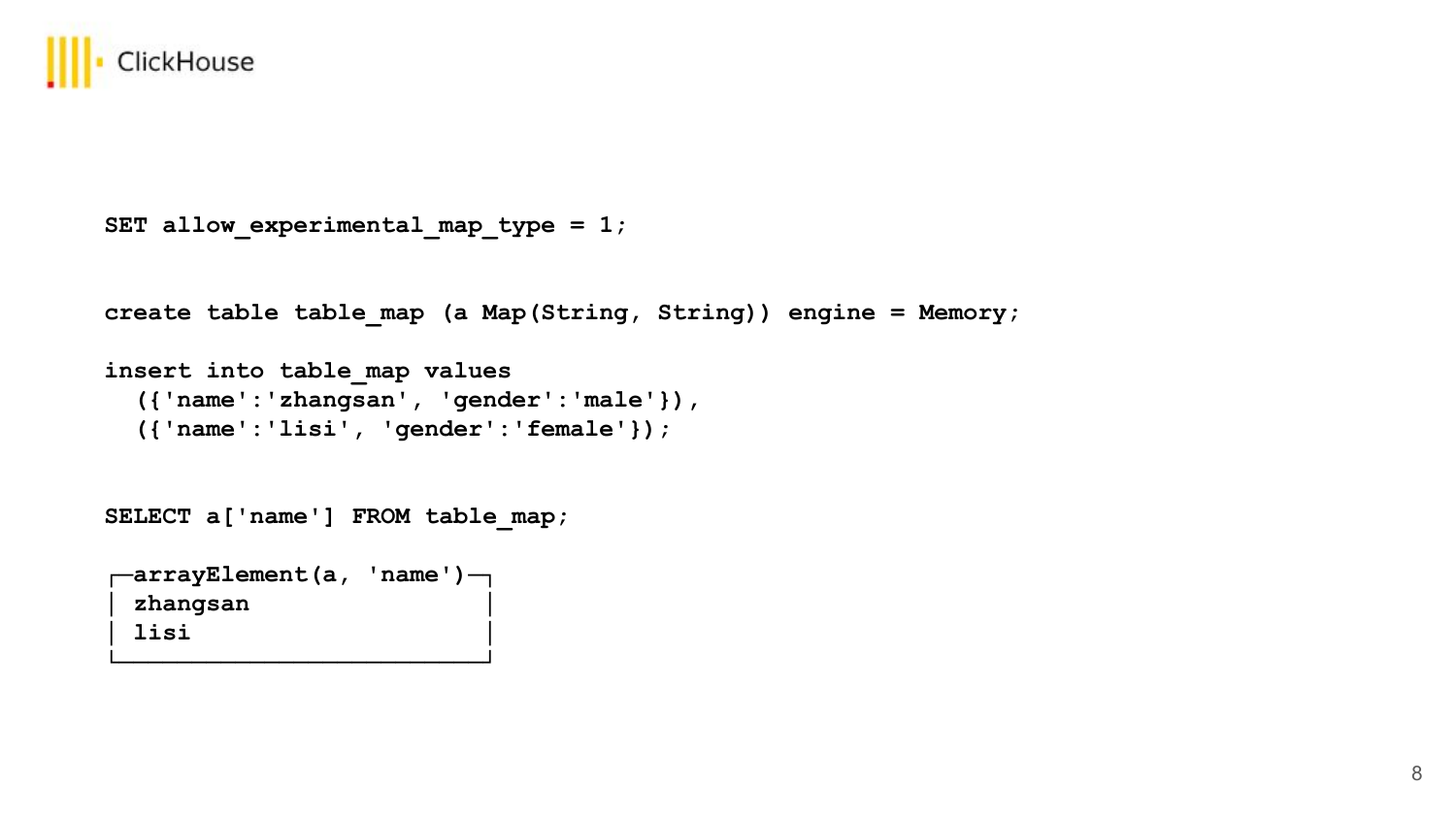

#### [#16338](https://github.com/ClickHouse/ClickHouse/pull/16338) Implement UNION DISTINCT and treat the plain UNION clause as UNION DISTINCT by default.

Add a setting union\_default\_mode that allows to treat it as UNION ALL or require explicit mode specification[.](https://github.com/ClickHouse/ClickHouse/pull/16338) (DISTINCT / ALL)

[flynn](https://github.com/ucasFL)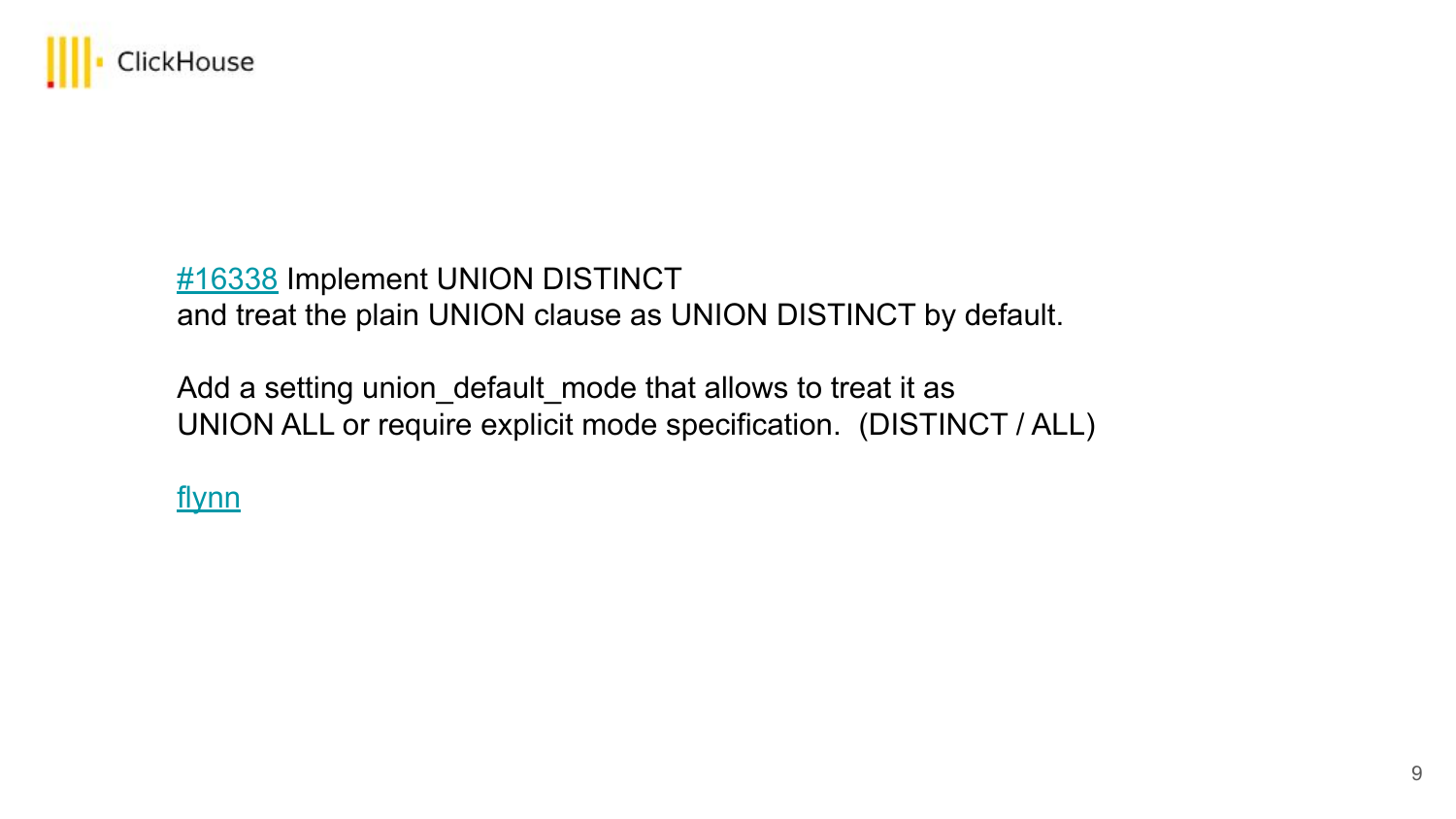

**└─────┘**

```
SET union_default_mode = 'DISTINCT';
SELECT 'a' UNION SELECT 'a';
┌─'a'─┐
 │ a │
└─────┘
```

```
SET union_default_mode = 'ALL';
SELECT 'a' UNION SELECT 'a';
┌─'a'─┐
 │ a │
└─────┘
 ┌─'a'─┐
 │ a │
```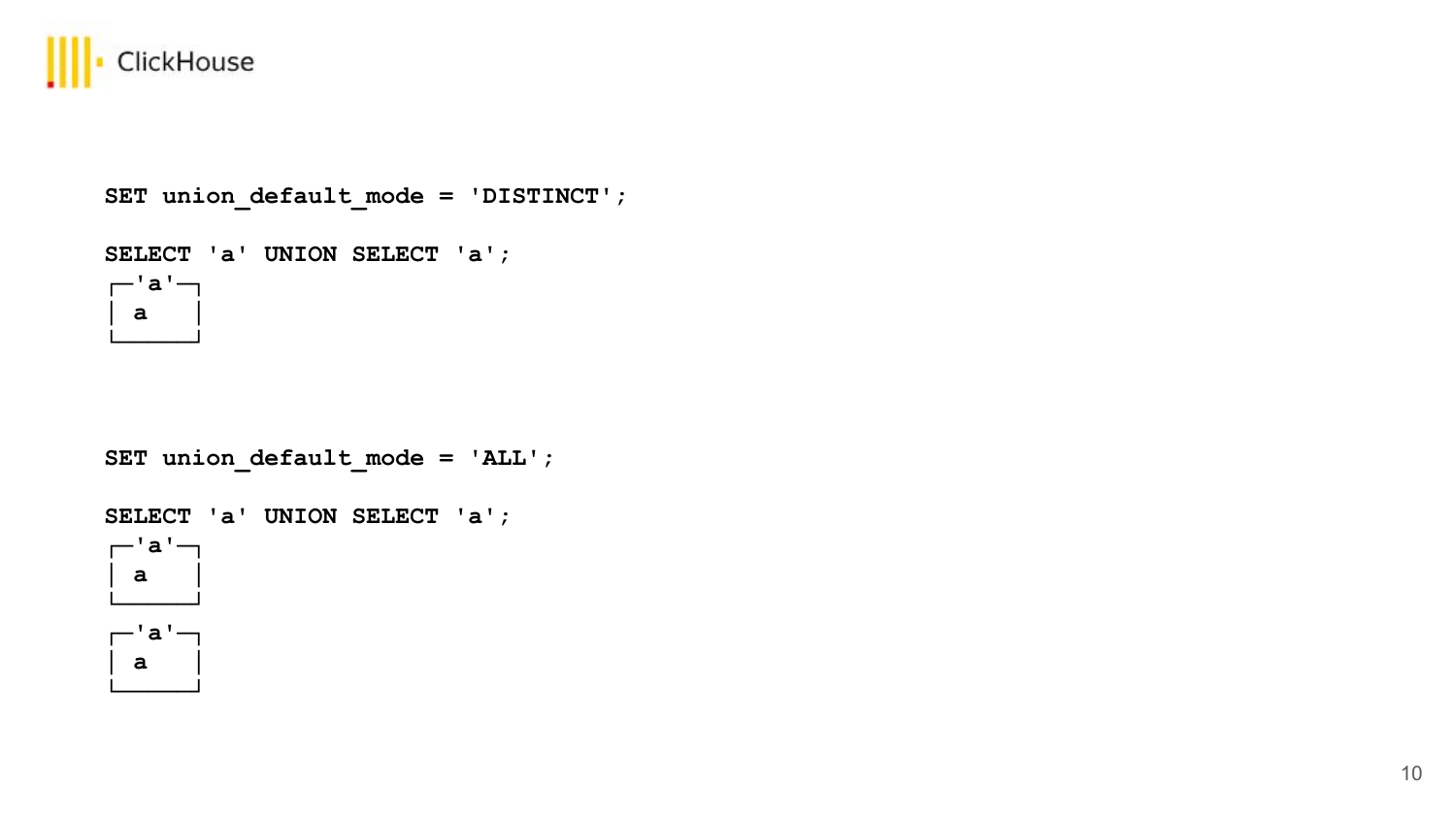

### **[#11617](https://github.com/ClickHouse/ClickHouse/pull/11617)** Parallel formatting for data export.

[Nikita Mikhaylov](https://github.com/nikitamikhaylov) Yandex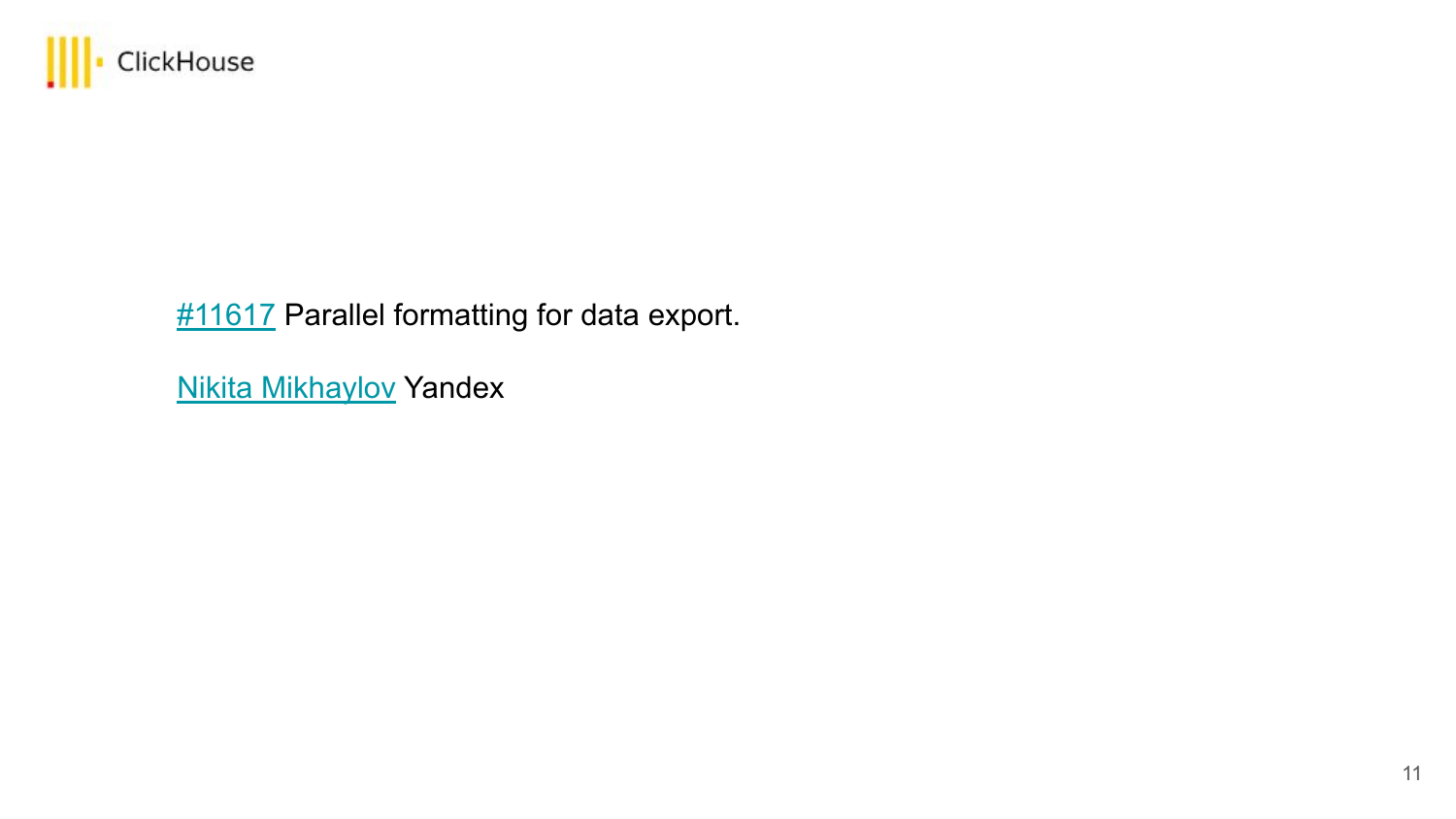

**time clickhouse-client -q 'select number, number/11111, toString(number) from numbers(100000000) format TSV' > /dev/null**

**real 0m3.594s user 0m10.867s sys 0m0.308s**

**time clickhouse-client --output\_format\_parallel\_formatting=0 -q 'select number, number/11111, toString(number) from numbers(100000000) format TSV' > /dev/null**

**real 0m9.410s user 0m9.128s sys 0m0.276s**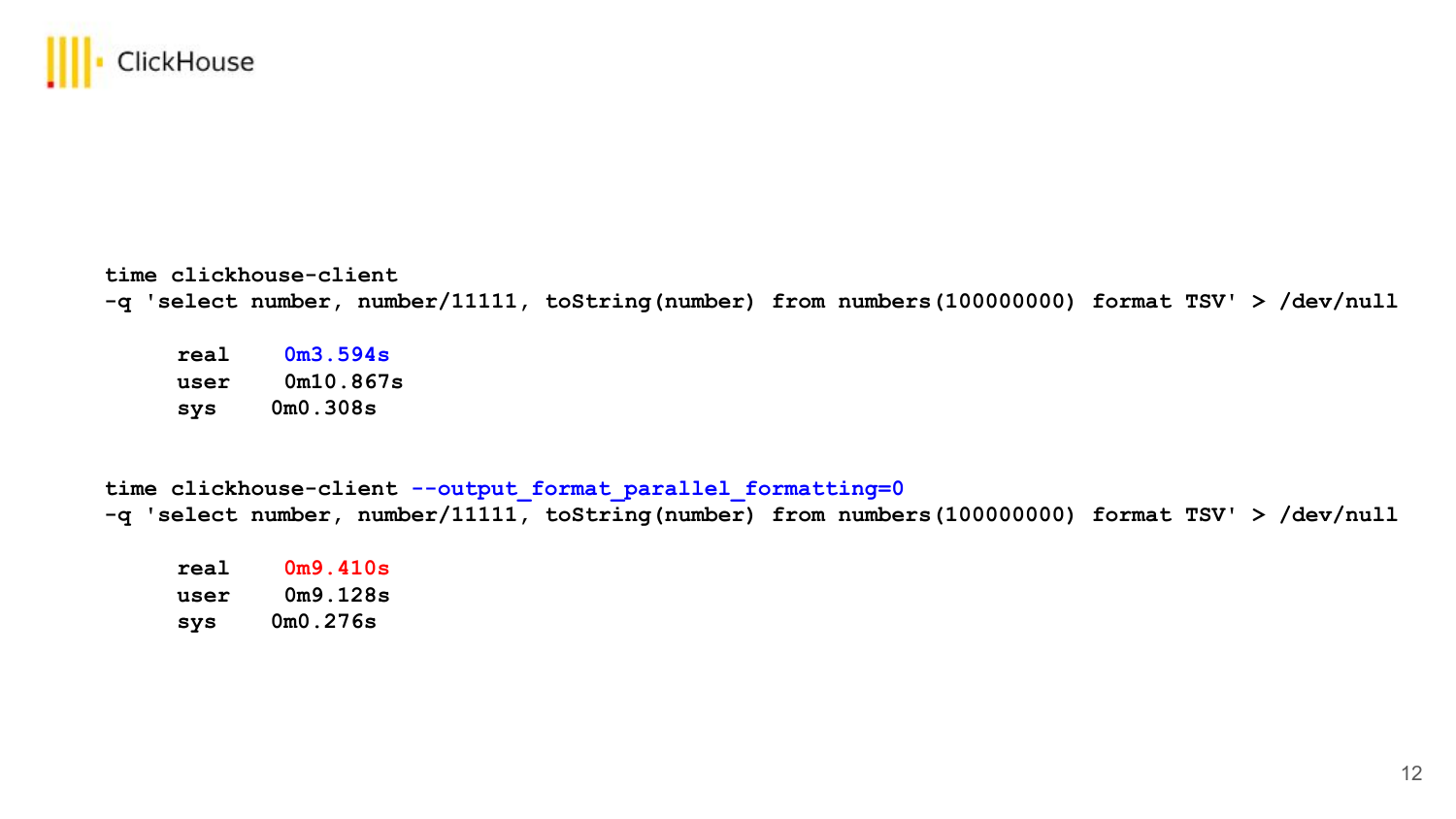

[#7649](https://github.com/ClickHouse/ClickHouse/pull/7649) Added functions for calculation of minHash and simHash of text n-grams and shingles.

They are intended for semi-duplicate search.

Simhash, Minhash, bitHammingDistance, tupleHammingDistance

#### [flynn](https://github.com/ucasFL)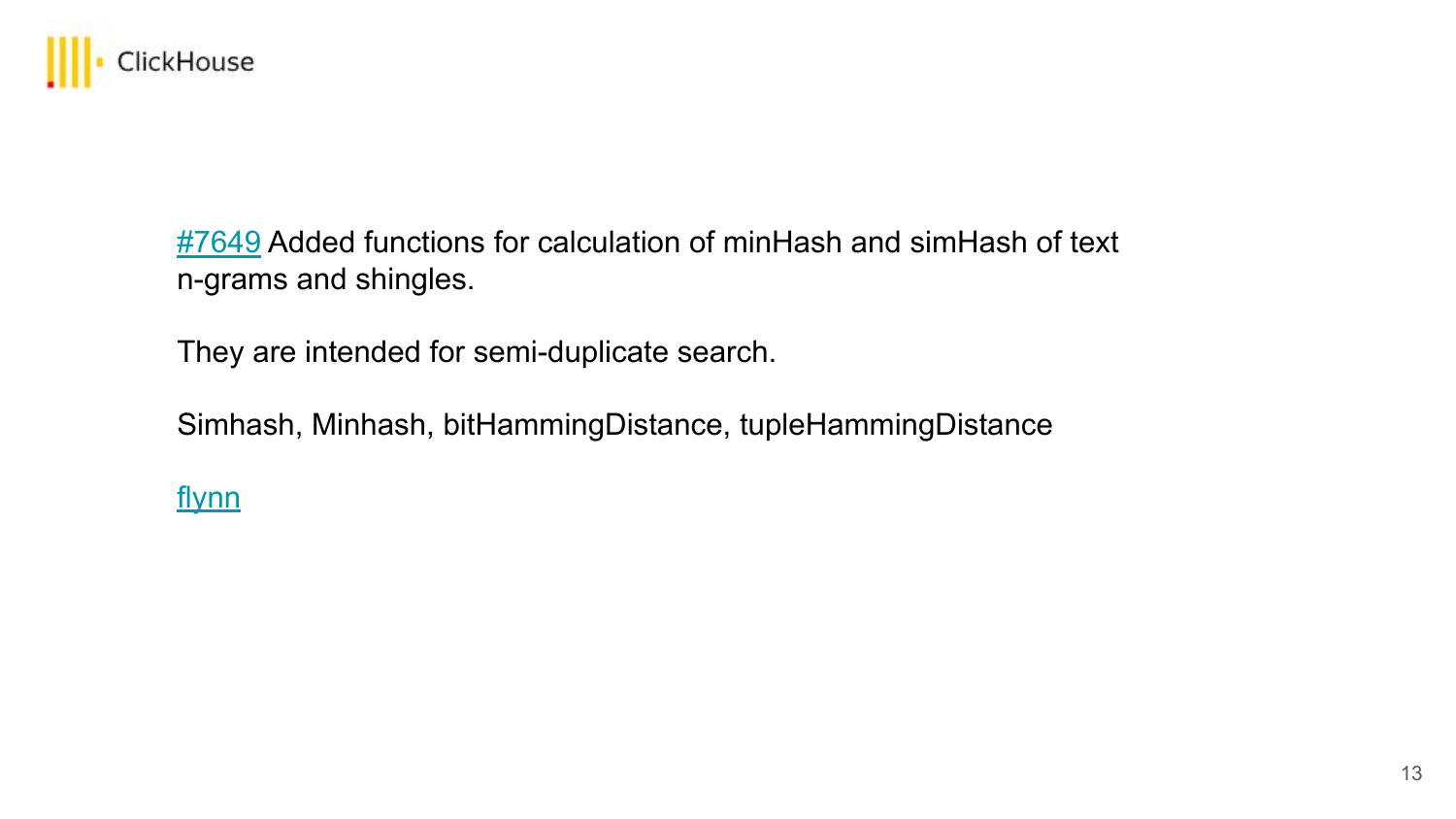

```
SELECT ngramSimHash('what a cute cat.'); 
SELECT ngramSimHashCaseInsensitive('what a cute cat.'); 
SELECT ngramSimHashUTF8('what a cute cat.'); 
SELECT ngramSimHashCaseInsensitiveUTF8('what a cute cat.');
```

```
SELECT wordShingleSimHash('what a cute cat.'); 
SELECT wordShingleSimHashCaseInsensitive('what a cute cat.'); 
SELECT wordShingleSimHashUTF8('what a cute cat.'); 
SELECT wordShingleSimHashCaseInsensitiveUTF8('what a cute cat.');
```

```
SELECT ngramMinHash('what a cute cat.'); 
SELECT ngramMinHashCaseInsensitive('what a cute cat.'); 
SELECT ngramMinHashUTF8('what a cute cat.'); 
SELECT ngramMinHashCaseInsensitiveUTF8('what a cute cat.');
```

```
SELECT wordShingleMinHash('what a cute cat.'); 
SELECT wordShingleMinHashCaseInsensitive('what a cute cat.');
SELECT wordShingleMinHashUTF8('what a cute cat.');
SELECT wordShingleMinHashCaseInsensitiveUTF8('what a cute cat.');
```

```
SELECT tupleHammingDistance((1, 2), (3, 4));
SELECT bitHammingDistance(100, 100000);
```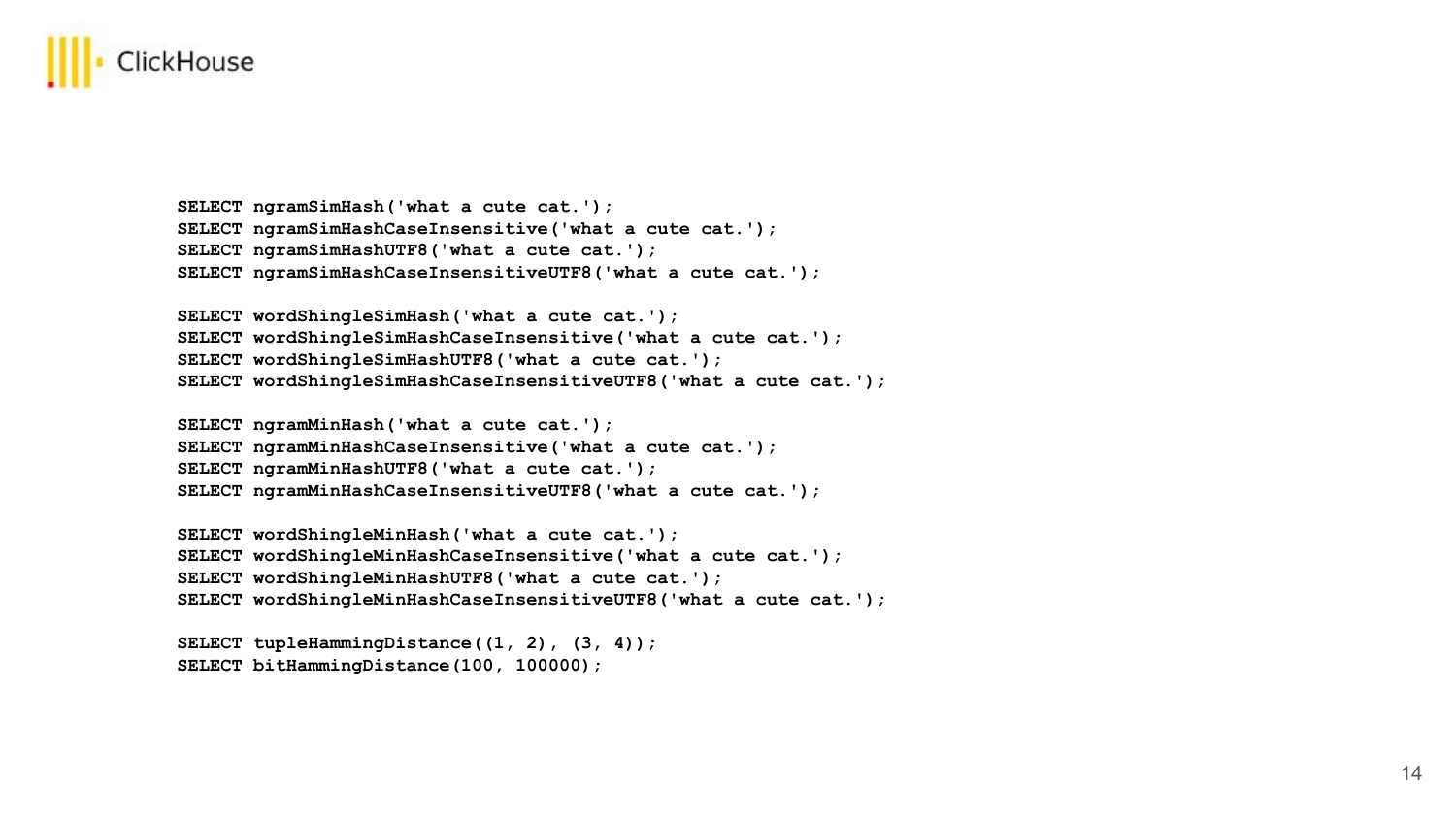

**select ngramSimHash('Universal Avenue') a, ngramSimHash('Universe Avenue') b, a/b diff**

|  | — diff—                                     |
|--|---------------------------------------------|
|  | 1577599152   1580943536   0.997884564550318 |
|  |                                             |

**select ngramSimHash('Purple flowers') a, ngramSimHash('Green grass') b, a/b diff**

|  | — diff—                                      |
|--|----------------------------------------------|
|  |                                              |
|  | 1485423320   3599596288   0.4126638659318453 |
|  |                                              |
|  |                                              |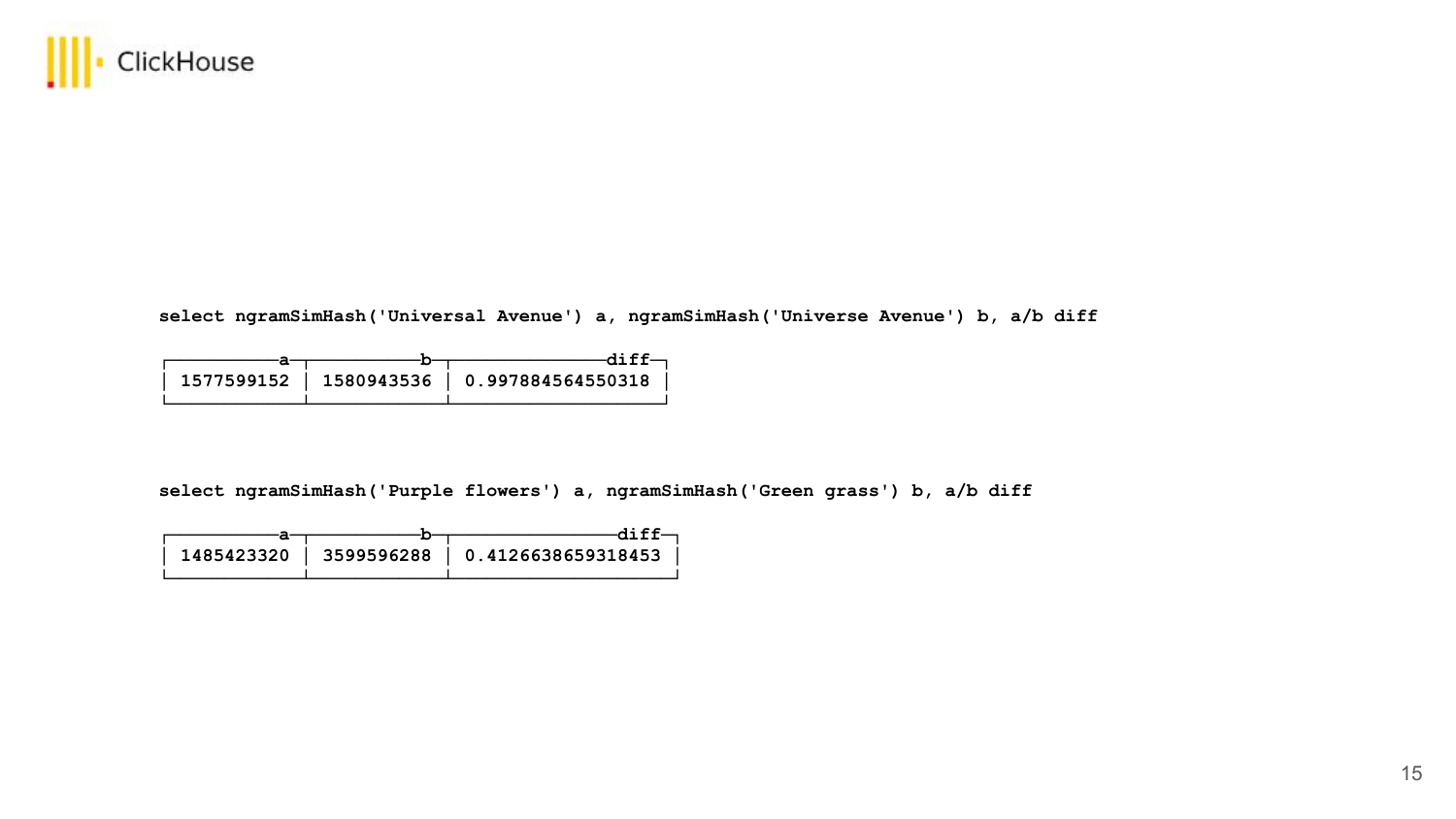

#### [#16883](https://github.com/ClickHouse/ClickHouse/pull/16883) Added mannWitneyUTest, studentTTest and welchTTest aggregate functions. Refactored rankCorr a bit.

[Nikita Mikhaylov](https://github.com/nikitamikhaylov) - Yandex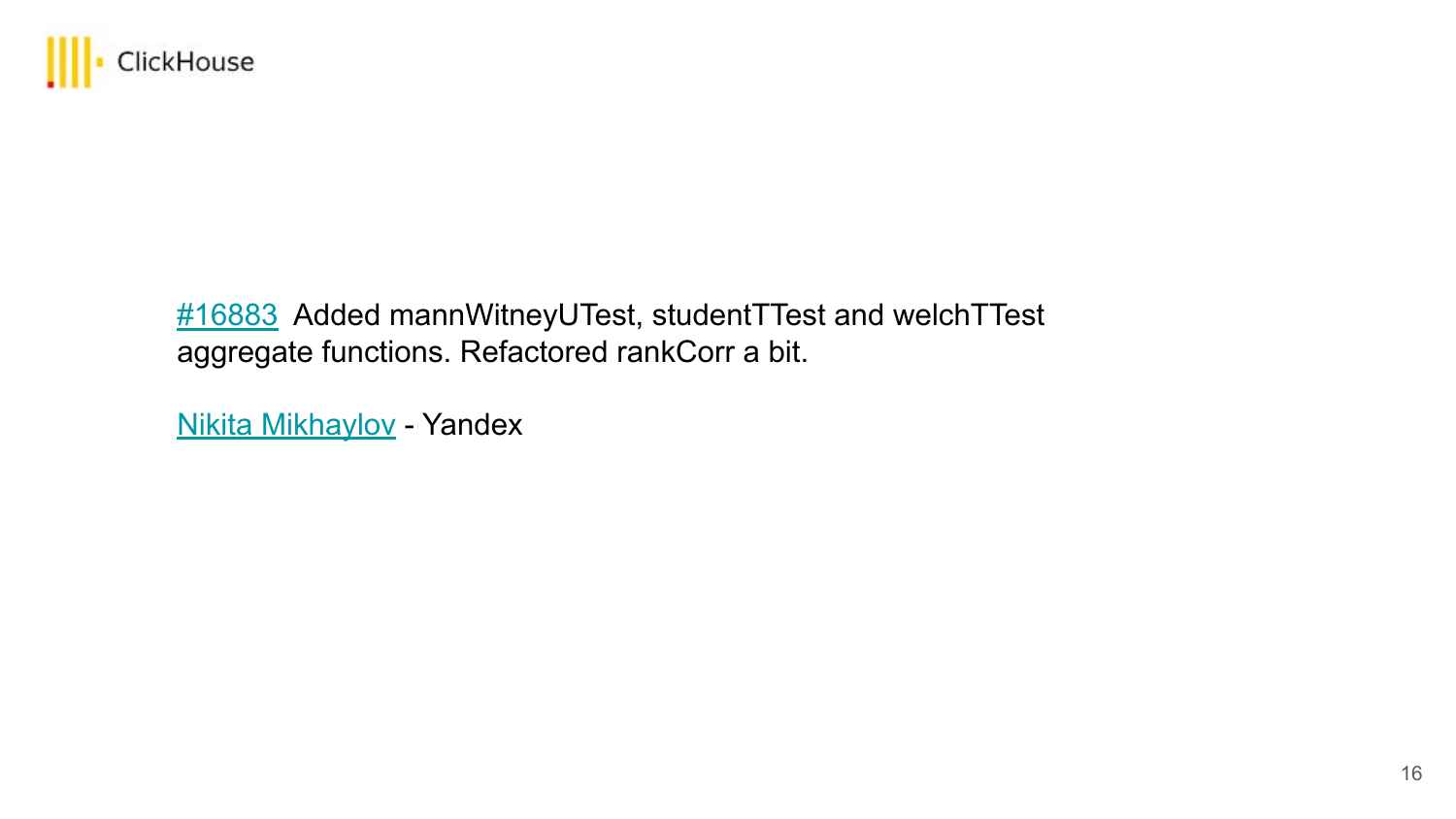

**SELECT rankCorr(number, number - 33) FROM numbers(10)**

**┌─rankCorr(number, minus(number, 33))─┐ │ 1 │ └─────────────────────────────────────┘**

**SELECT rankCorr(number, 1 / number) FROM numbers(100)**

**┌─rankCorr(number, divide(1, number))─┐ │ -1 │ └─────────────────────────────────────┘**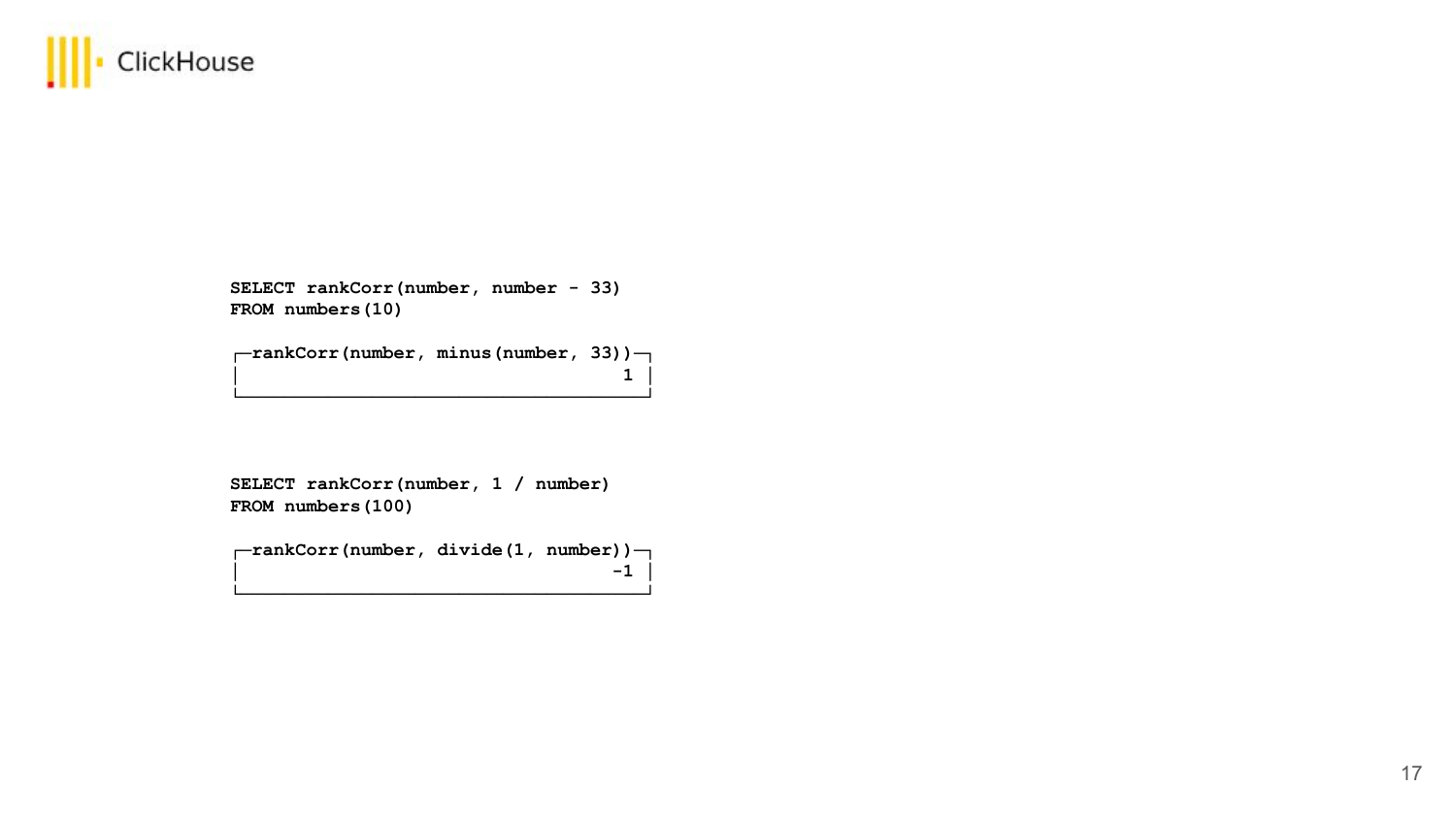

#### [#13403](https://github.com/ClickHouse/ClickHouse/pull/13403) ALTER UPDATE/DELETE IN PARTITION with partition pruning in ReplicatedMergeTree

[Vladimir Chebotarev](https://github.com/excitoon) - Altinity.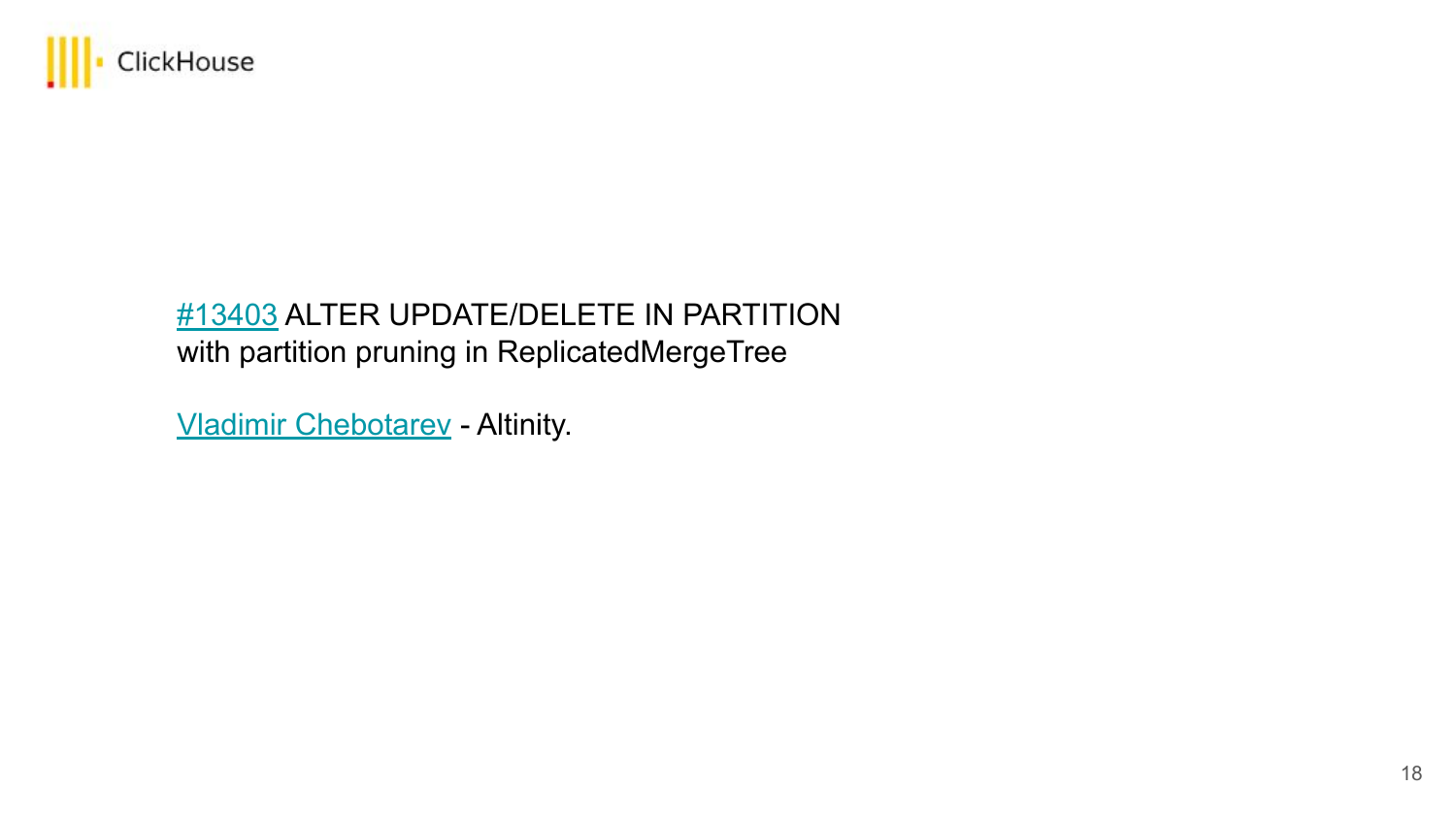

**CREATE TABLE T (p Int64, d Date, s String) ENGINE=ReplicatedMergeTree('/clickhouse/T', '{replica}') PARTITION BY toYYYYMM(d) ORDER BY p;**

**INSERT INTO T VALUES(1, '2020-01-01', 'x'), (2, '2020-10-01', 'y');**

SELECT \*, part FROM T; ┌─p─┬──────────d─┬─s─┬─\_part─ **│ 1 │ 2020-01-01 │ x │ 202001\_0\_0\_0 │ └───┴────────────┴───┴──────────────┘ \_p─┬─────────d─┬─s**─┬─\_part─ **│ 2 │ 2020-10-01 │ y │ 202010\_0\_0\_0 │ └───┴────────────┴───┴──────────────┘**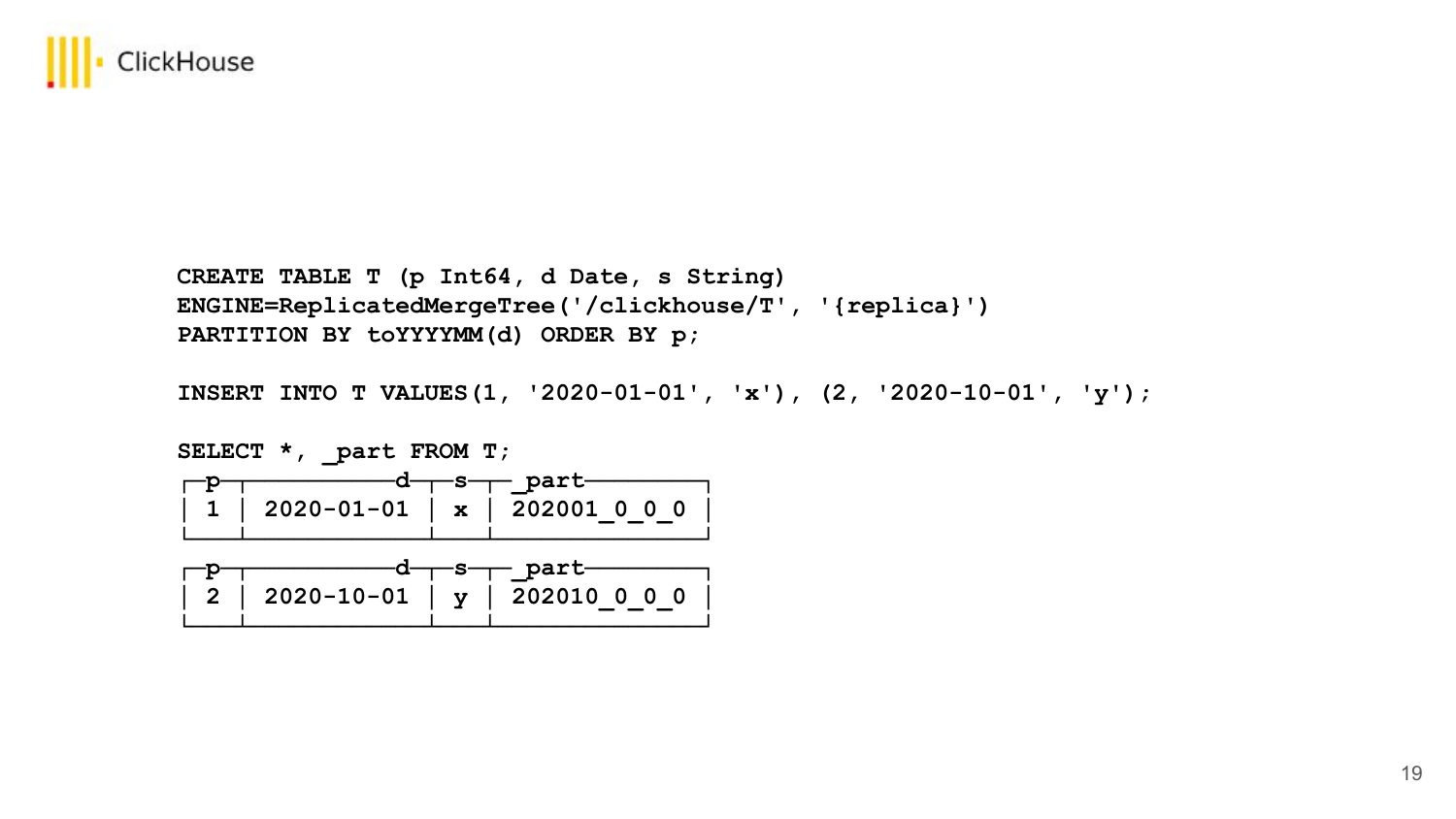

**ALTER TABLE T UPDATE s = 'z' WHERE p = 1 and d = '2020-01-01';**

**SELECT \*, \_part FROM T;**

| $p$ p $q$ s $p$ part |                                           |
|----------------------|-------------------------------------------|
|                      | $  1   2020-01-01   z   202001 0 0 0 1  $ |
|                      |                                           |

| $p$ p $q$ s $p$ part |                                             |
|----------------------|---------------------------------------------|
|                      | $\vert$ 2   2020-10-01   y   202010_0_0_0_1 |
|                      |                                             |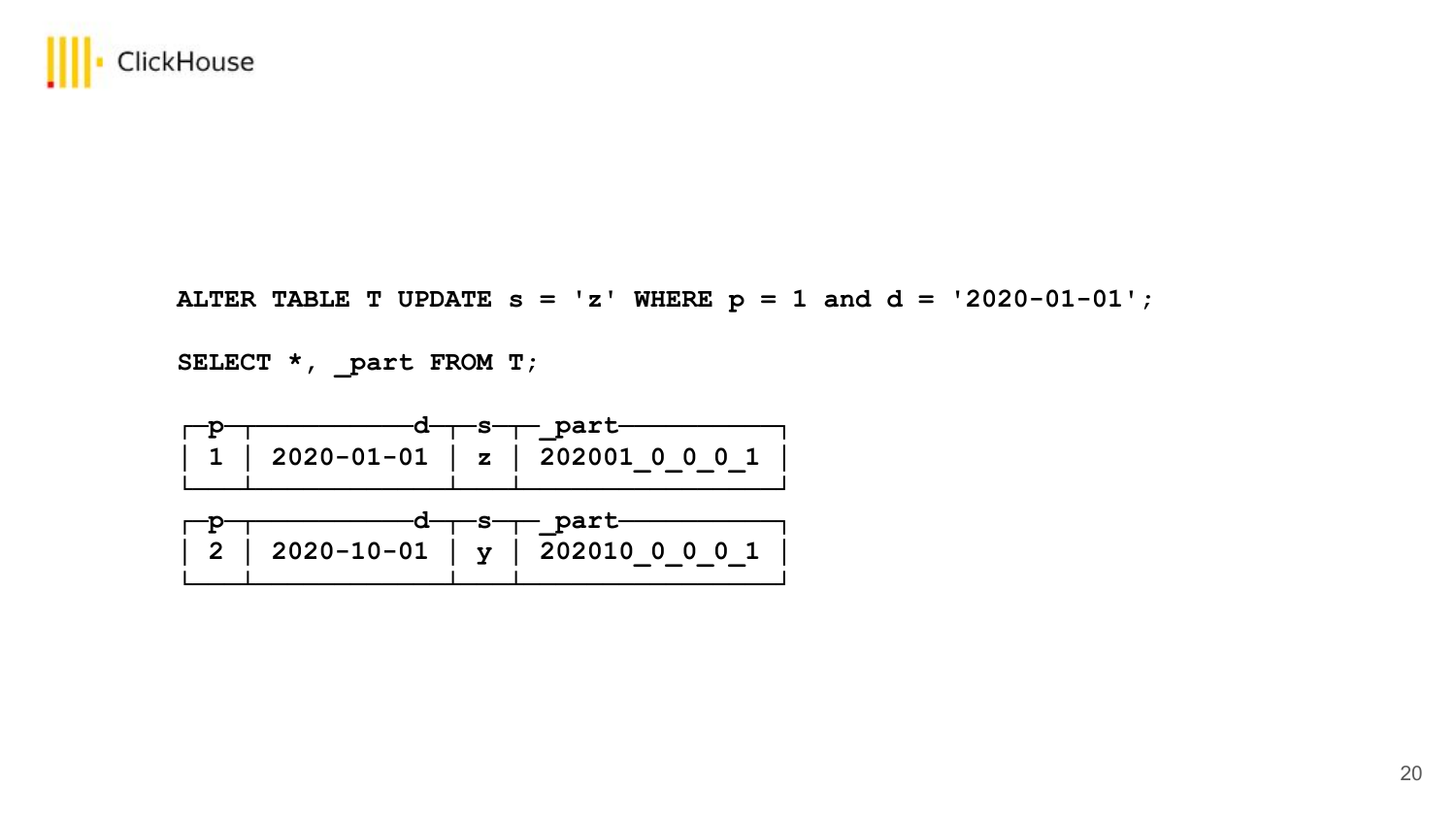

**ALTER TABLE T UPDATE s = 'z' IN PARTITION tuple(toYYYYMM(toDate('2020-01-01'))) WHERE**  $p = 1$ ;

```
SELECT *, part FROM T;
```

| $p$ p $q$ s $p$ part |                                           |
|----------------------|-------------------------------------------|
|                      | $  1   2020-01-01   z   202001 0 0 0 1  $ |
|                      |                                           |

| $p$ p $q$ s $q$ part |                                           |
|----------------------|-------------------------------------------|
|                      | $\vert$ 2   2020-10-01   y   202010 0 0 0 |
|                      |                                           |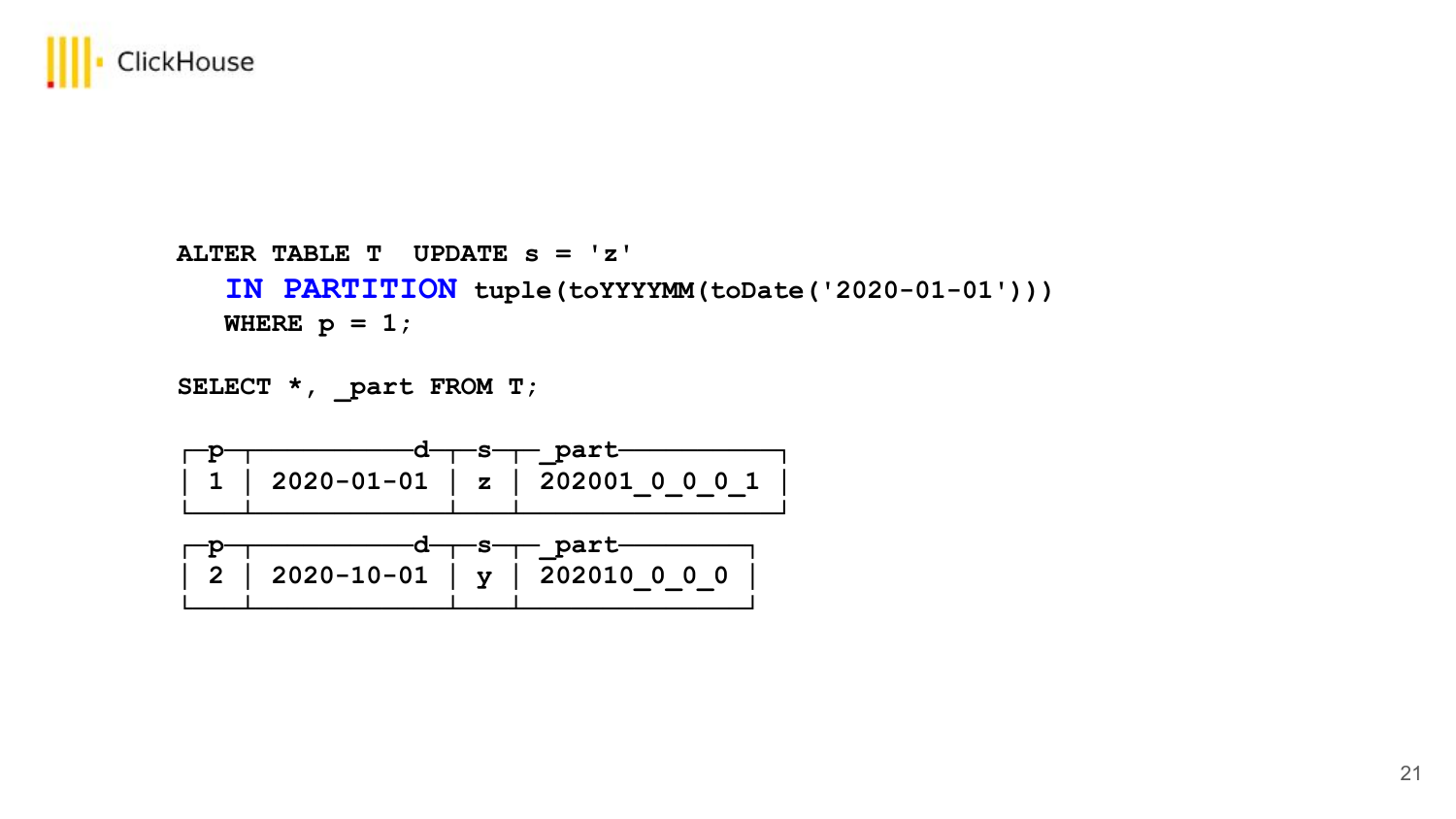

#### [#17642](https://github.com/ClickHouse/ClickHouse/pull/17642) DETACH TABLE/VIEW ... PERMANENTLY

[filimonov](https://github.com/filimonov) - Altinity.

so that after restarting the table does not reappear back automatically on restart (only by explicit request).

The table can still be attached back using the short syntax ATTACH TABLE.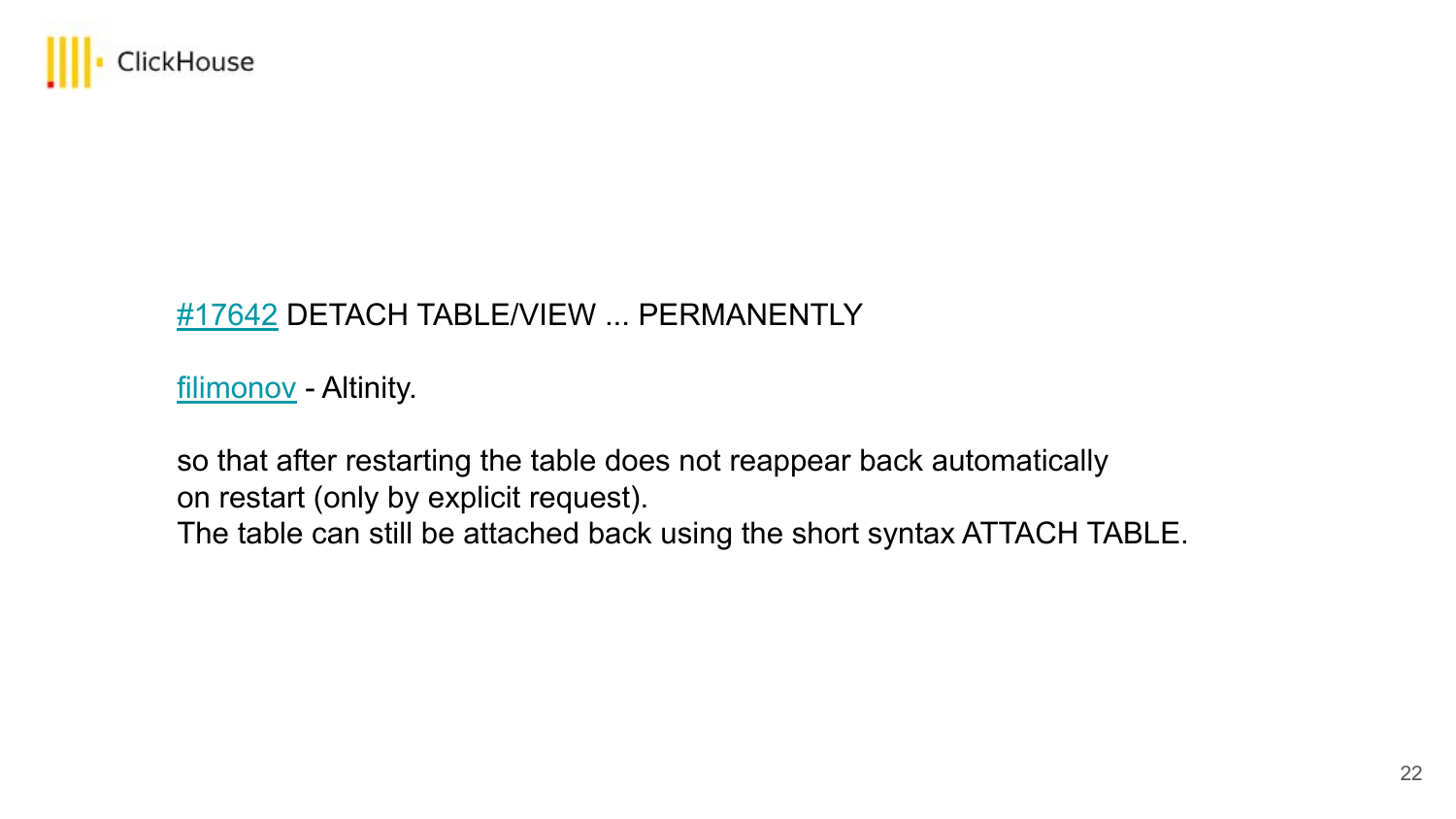

**DETACH table T PERMANENTLY;**

**service clickhouse-server restart**

**select \* from T DB::Exception: Table dw.T doesn't exist.**

**attach table T;**

**select \* from T;**

| $1   2020 - 01 - 01   x$ |  |
|--------------------------|--|
|                          |  |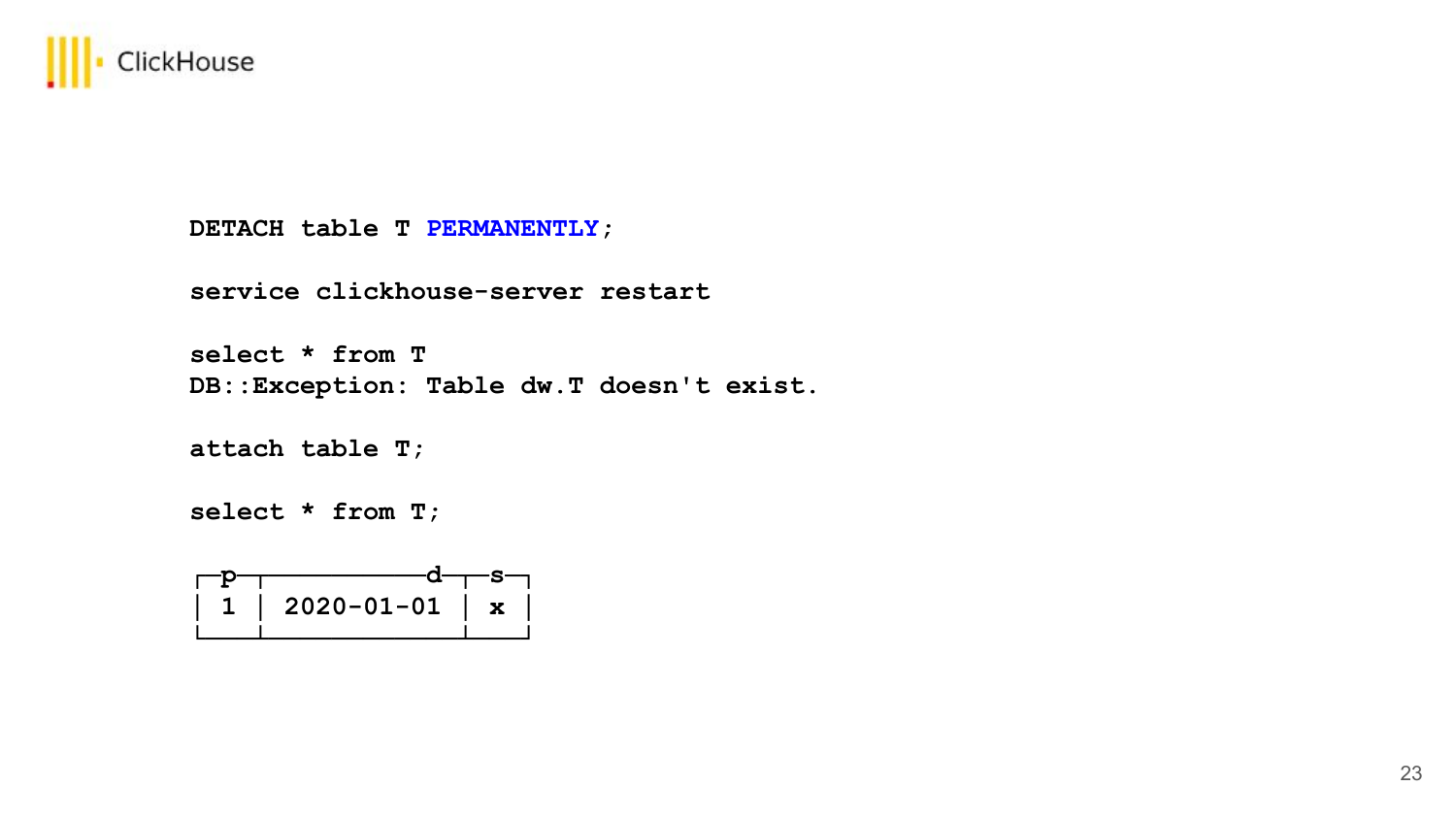

#### [#17846](https://github.com/ClickHouse/ClickHouse/pull/17846) Extended OPTIMIZE ... DEDUPLICATE syntax to allow explicit list of columns to check for duplicates on.

[Vasily Nemkov](https://github.com/Enmk) - Altinity.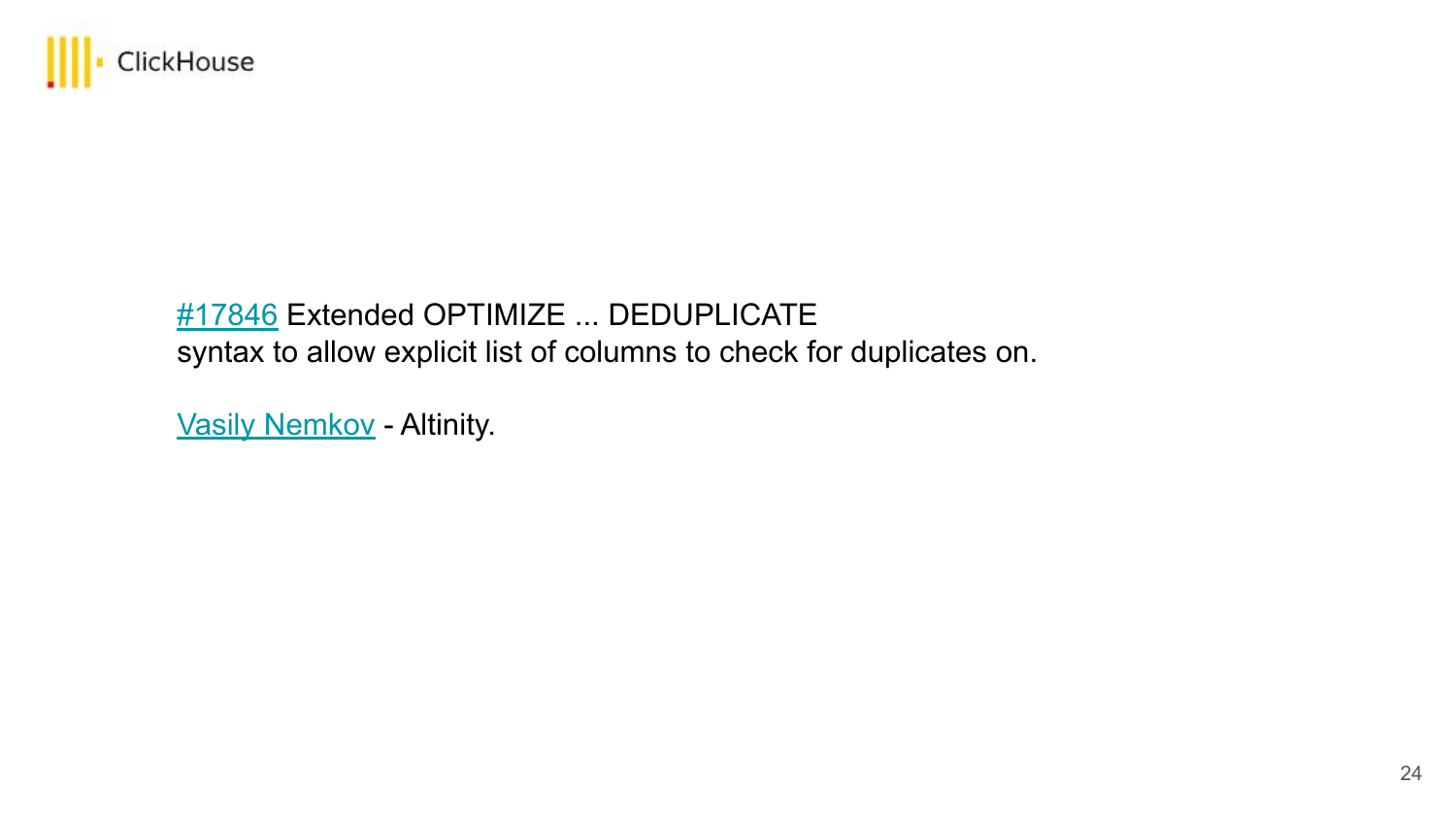

**CREATE TABLE T(country String, city String, d Date,**  some col1 Int64, some col2 Int64) **Engine=MergeTree Order by (country, city);**

**INSERT INTO T VALUES('FR', 'Leon', '2020-01-01', 33, 42); INSERT INTO T VALUES('FR', 'Leon', '2020-01-01', 32, 41); INSERT INTO T VALUES('FR', 'Leon', '2020-01-01', 35, 41);**

#### **OPTIMIZE TABLE T DEDUPLICATE**

BY \* EXCEPT (some col1, some col2);

**SELECT \* FROM T**

|        |                   |                 | $\leftarrow$ country- $\leftarrow$ city- $\leftarrow$ d- $\leftarrow$ some coll- $\leftarrow$ some col2- |
|--------|-------------------|-----------------|----------------------------------------------------------------------------------------------------------|
| $ $ FR | Leon   2020-01-01 | 33 <sup>1</sup> | 42                                                                                                       |
|        |                   |                 |                                                                                                          |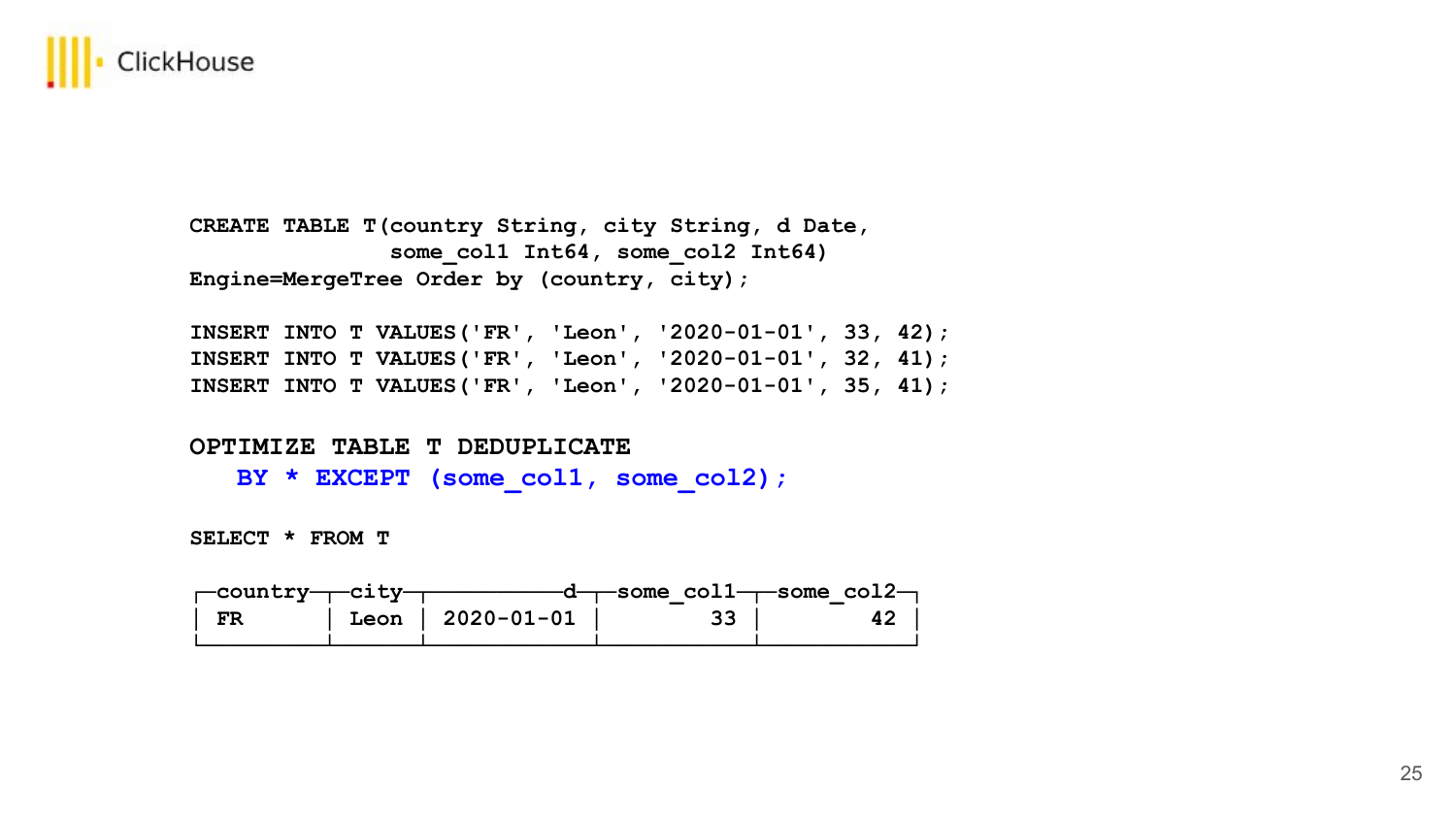

**OPTIMIZE TABLE table DEDUPLICATE; -- the old one**

**OPTIMIZE TABLE table DEDUPLICATE BY \*; -- excludes MATERIALIZED columns** 

**OPTIMIZE TABLE table DEDUPLICATE BY \* EXCEPT colX;**

**OPTIMIZE TABLE table DEDUPLICATE BY \* EXCEPT (colX, colY);**

**OPTIMIZE TABLE table DEDUPLICATE BY col1,col2,col3;**

**OPTIMIZE TABLE table DEDUPLICATE BY COLUMNS('column-matched-by-regex');**

**OPTIMIZE TABLE table DEDUPLICATE BY COLUMNS('column-matched-by-regex') EXCEPT colX;**

**OPTIMIZE TABLE table DEDUPLICATE BY COLUMNS('column-matched-by-regex') EXCEPT (colX, colY);**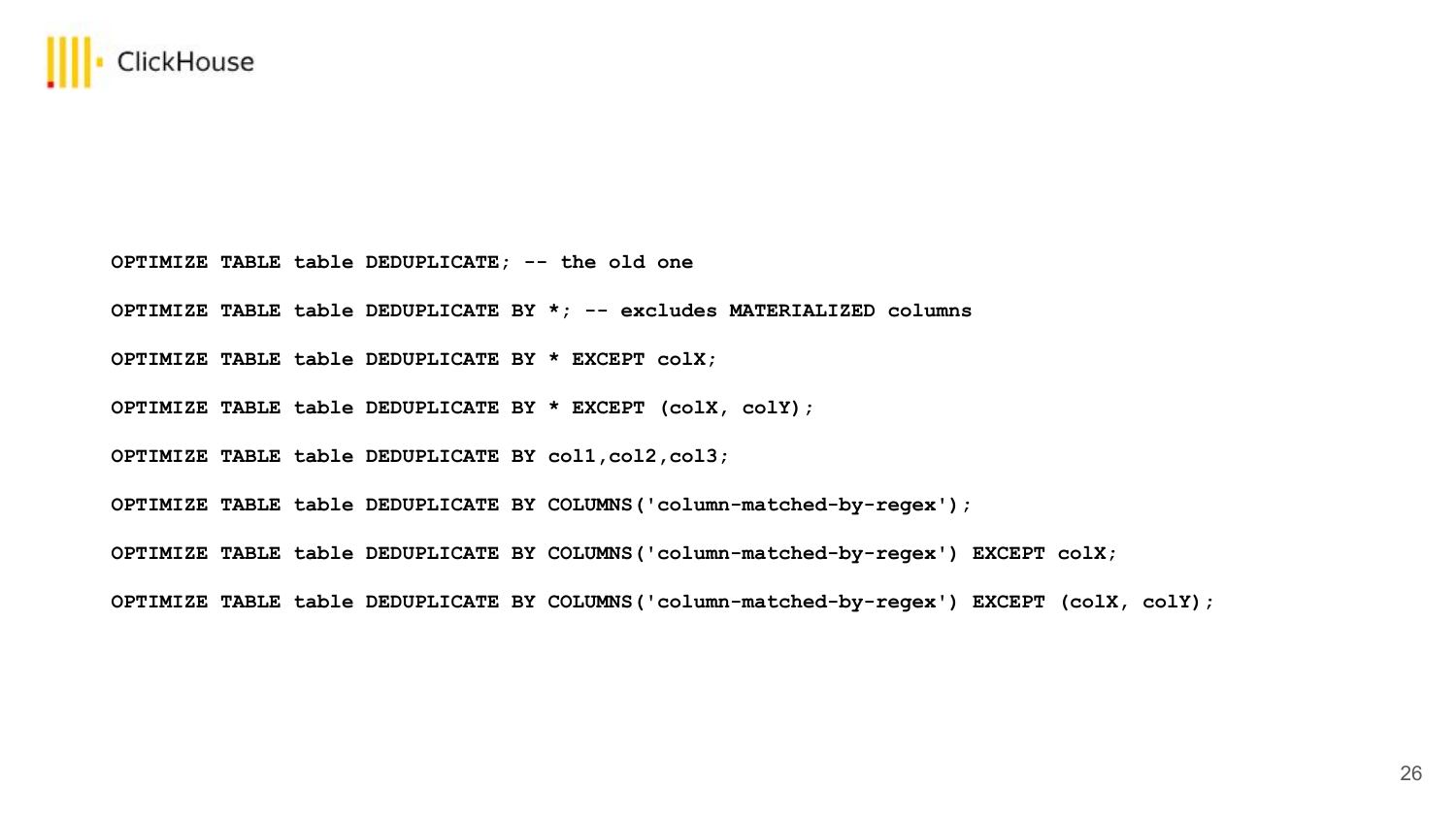

## [#15511](https://github.com/ClickHouse/ClickHouse/pull/15511) ALTER TABLE ... DROP PART 'part\_name'

[nvartolomei](https://github.com/nvartolomei) - Cloudflare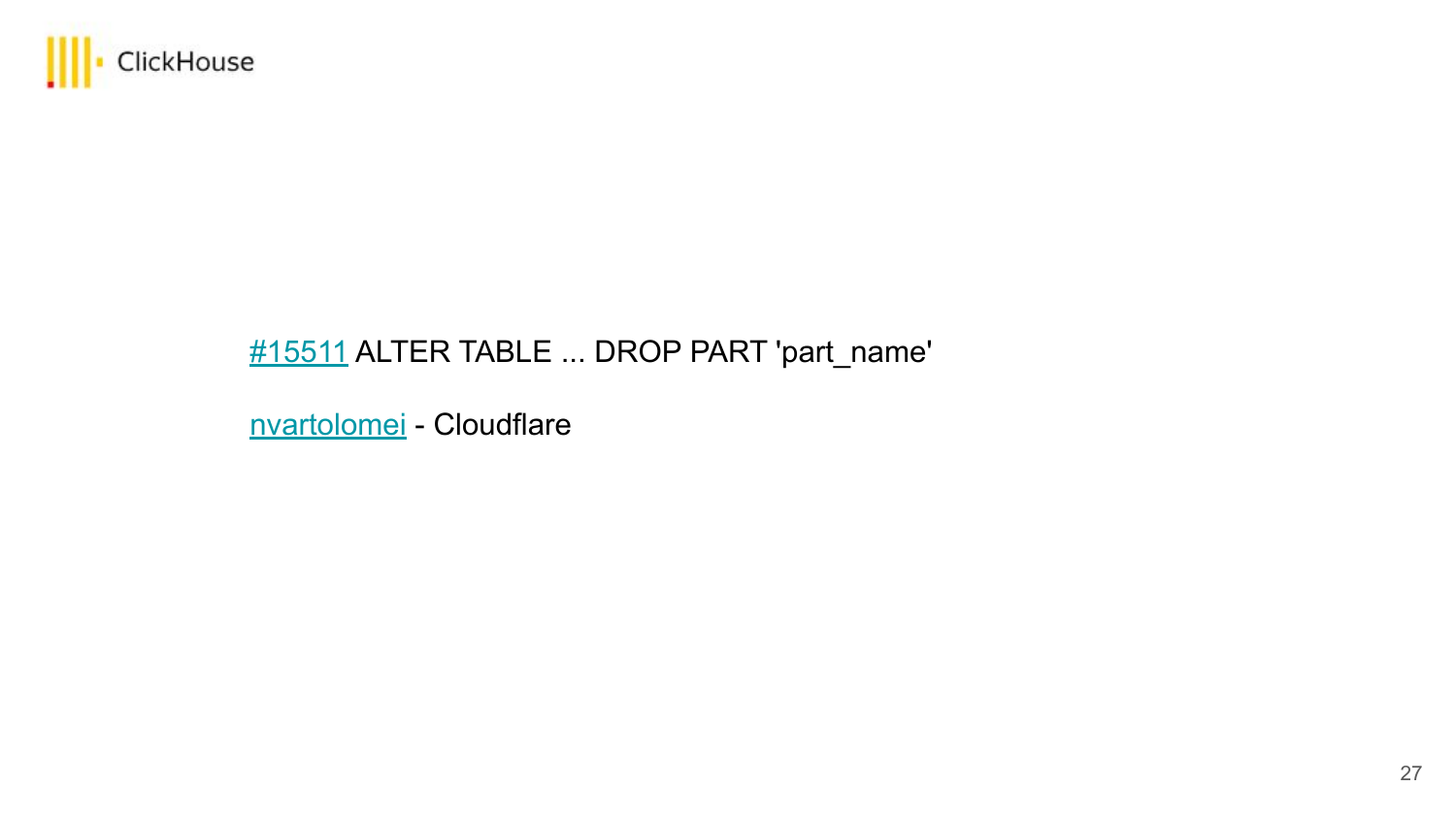

**CREATE TABLE T (p Int64, d Date, s String) ENGINE=ReplicatedMergeTree('/clickhouse/T', '{replica}') PARTITION BY toYYYYMM(d) ORDER BY p;**

**INSERT INTO T VALUES (1, '2020-01-01', 'x'); INSERT INTO T VALUES (2, '2020-01-02', 'y');**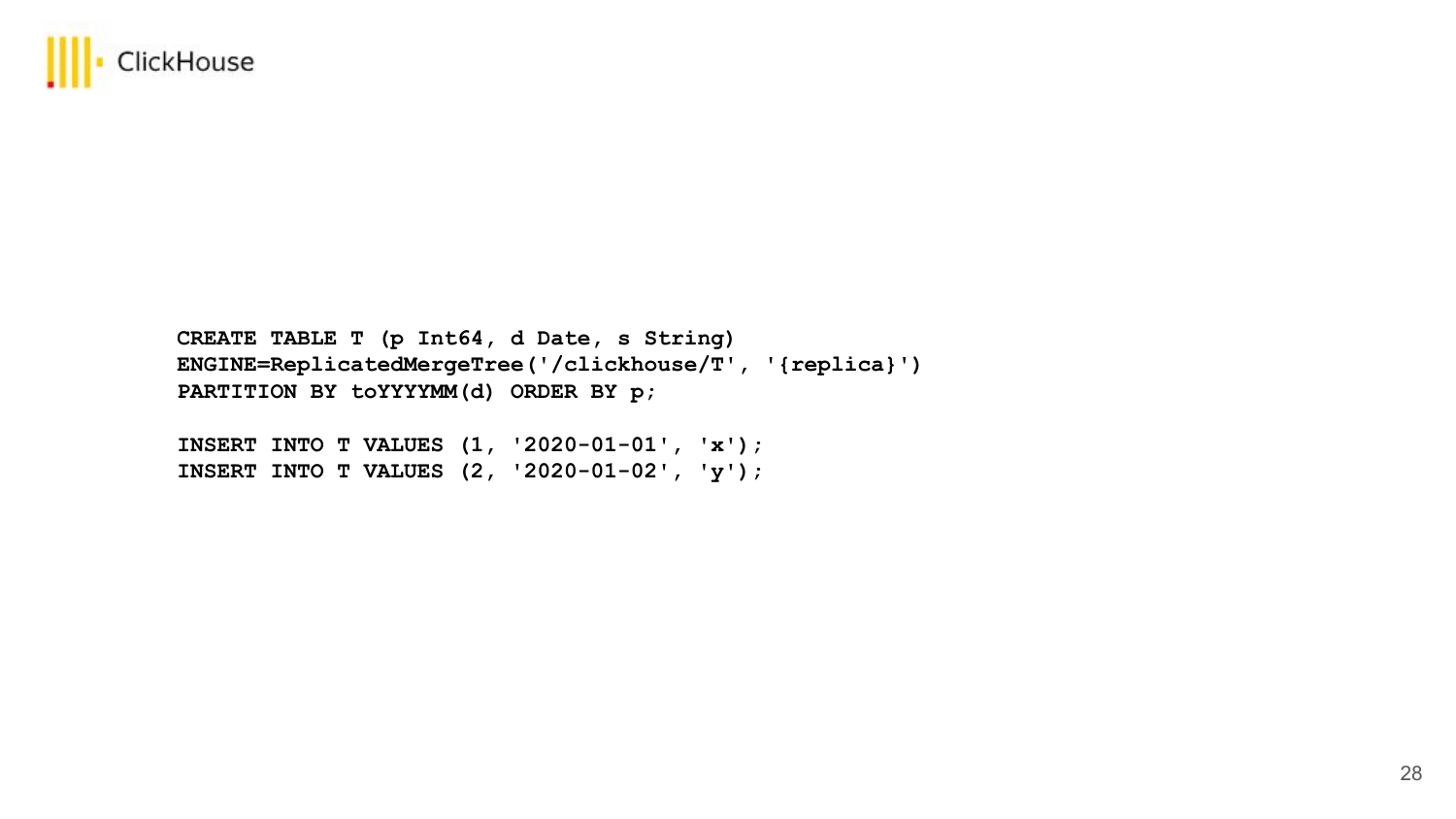

**SELECT \*, \_part FROM T;**

|  | ———d———s——— part——<br>$2   2020-01-02   y   202001 1 1 0$ |
|--|-----------------------------------------------------------|
|  | $1   2020-01-01   x   202001 0 0 0$                       |

**ALTER TABLE T DROP PART '202001\_0\_0\_0';**

**SELECT \*, \_part FROM T;**

| $\overline{P}$ |  | ——d——s—— part——                     |
|----------------|--|-------------------------------------|
|                |  | 2   2020-01-02   $y$   202001 1 1 0 |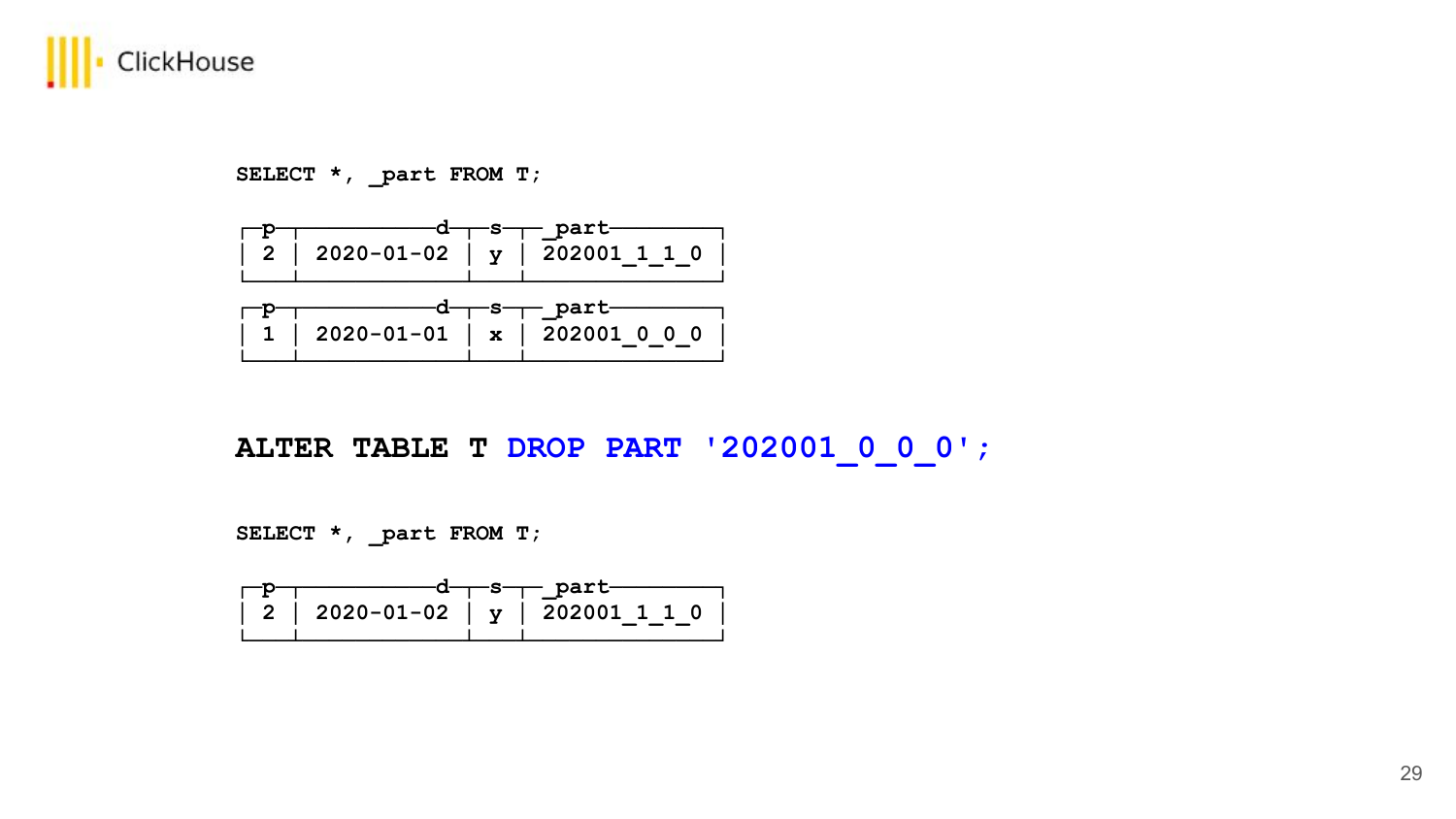

**#16895** Remove empty parts after they were pruned by TTL, mutation, or collapsing merge algorithm.

[Anton Popov](https://github.com/CurtizJ) - Yandex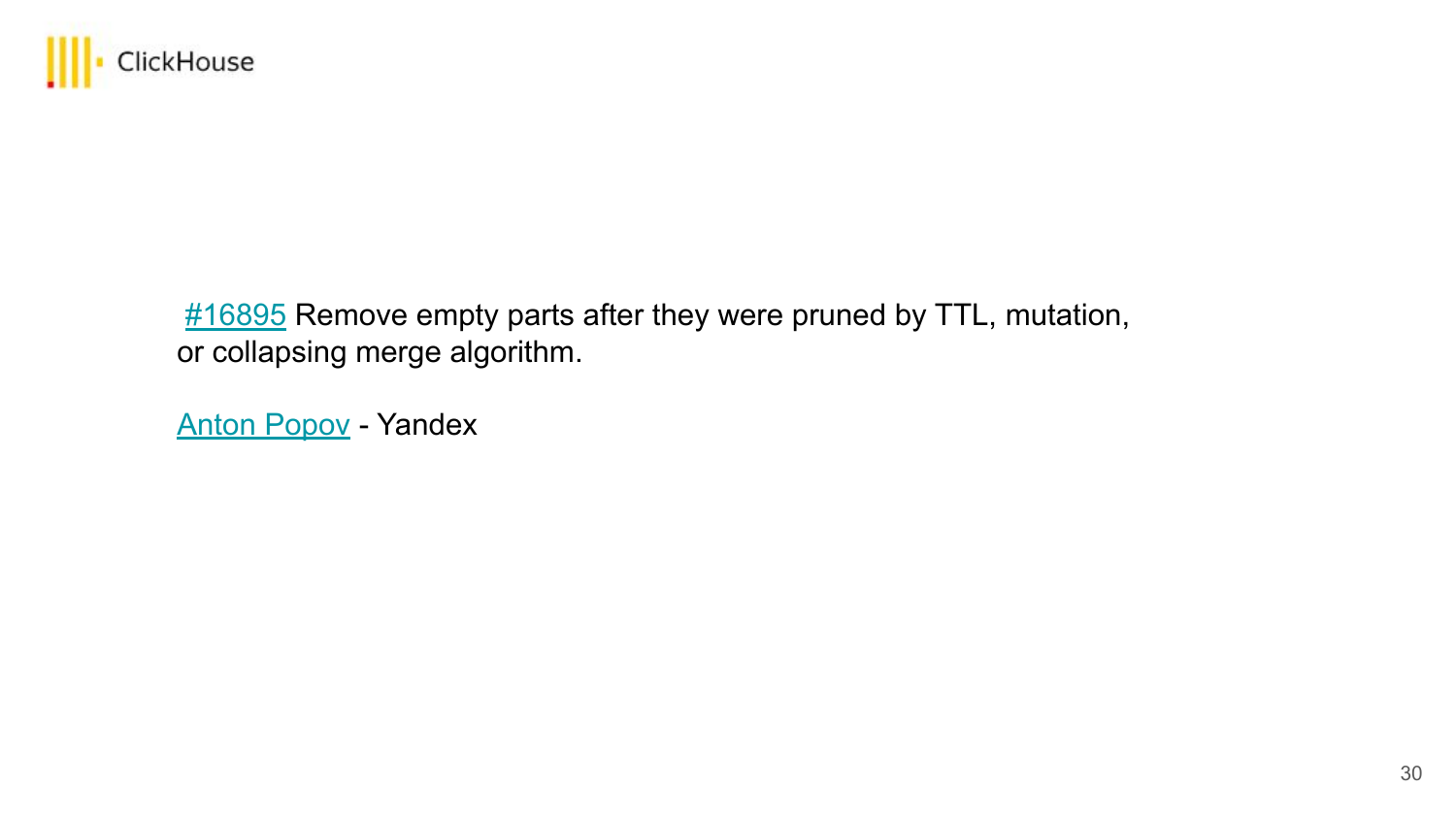

### [#15073](https://github.com/ClickHouse/ClickHouse/pull/15073) Add EmbeddedRocksDB table engine (can be used for dictionaries)[.](https://github.com/ClickHouse/ClickHouse/pull/15073)

[sundyli](https://github.com/sundy-li) - Bigo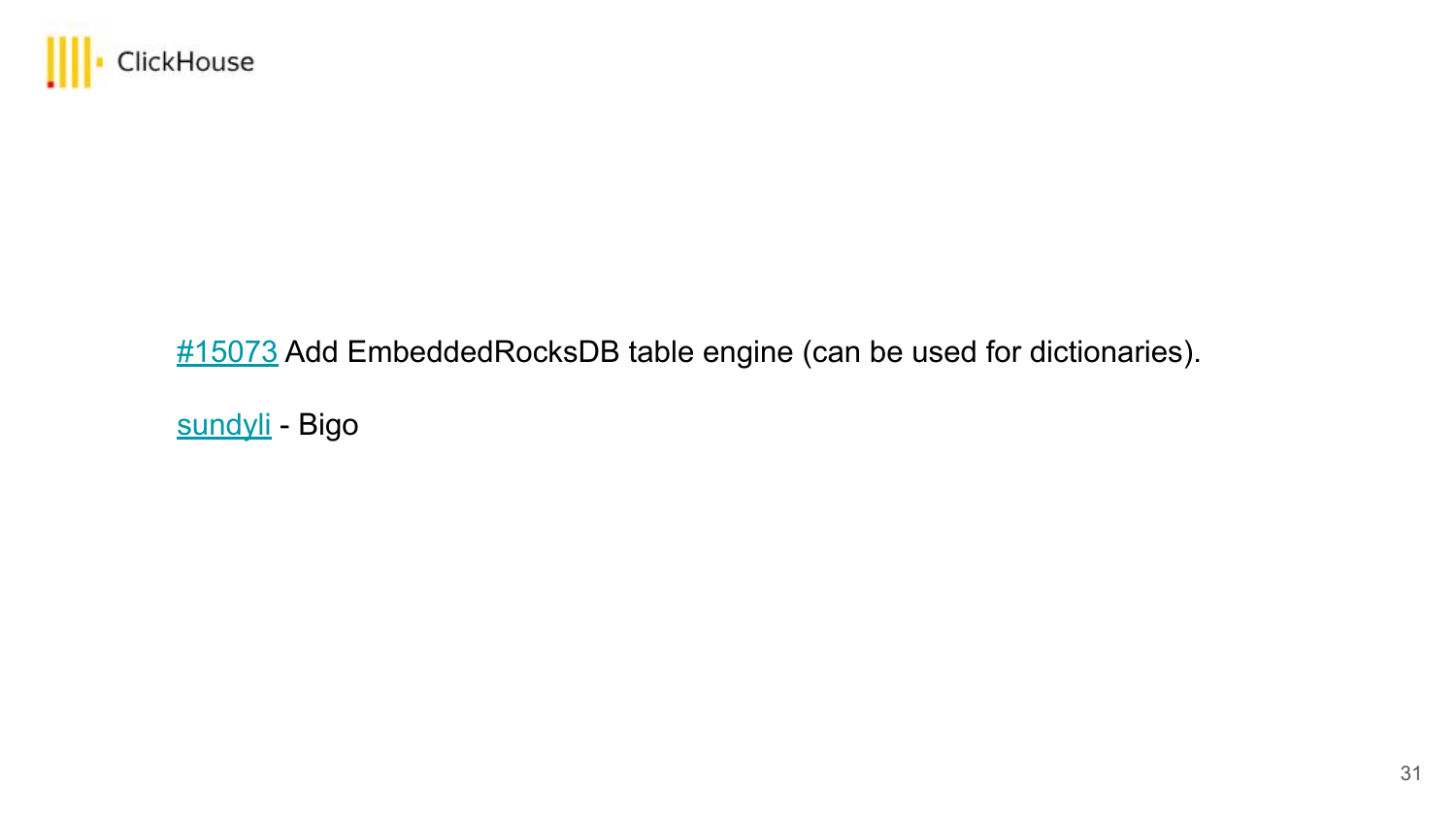

**CREATE TABLE T1 ( P Int64, S String ) ENGINE = EmbeddedRocksDB PRIMARY KEY P;**

**INSERT INTO T1 VALUES (1, '');**

**INSERT INTO T1 VALUES (1, 'updated');**

**SELECT \* FROM T1;**

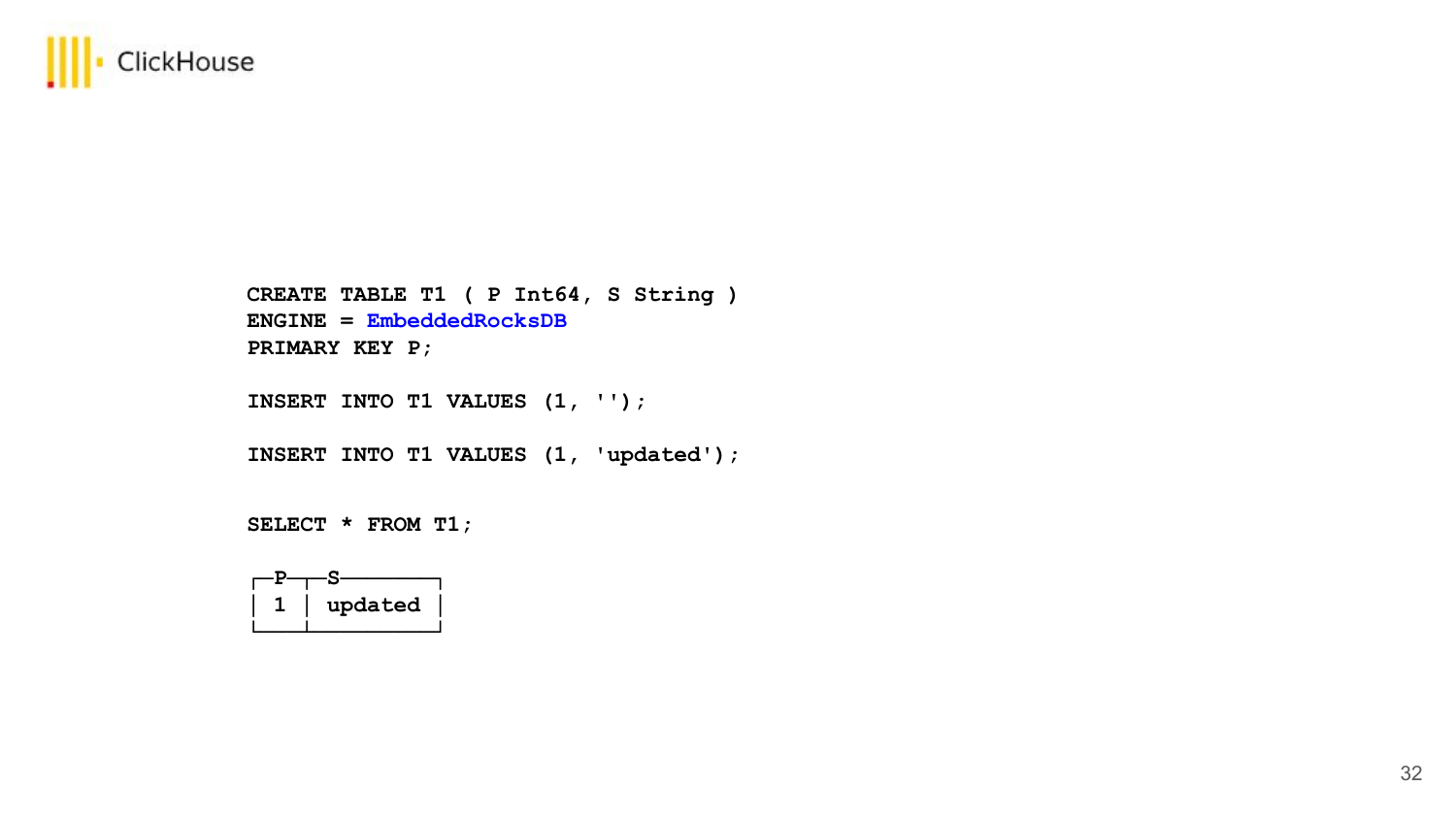

**INSERT INTO T1 select number, toString(number) from numbers(10 000 000);**

**select \* from T1 where P = 99999;**

| 99999 | 99999 |
|-------|-------|
|       |       |

**1 rows in set. Elapsed: 0.001 sec.**

```
INSERT INTO T1 VALUES (99999, 'updated');
1 rows in set. Elapsed: 0.001 sec.
```
**select \* from T1 where P = 99999;**

| 99999 | updated |
|-------|---------|
|       |         |

**1 rows in set. Elapsed: 0.001 sec.**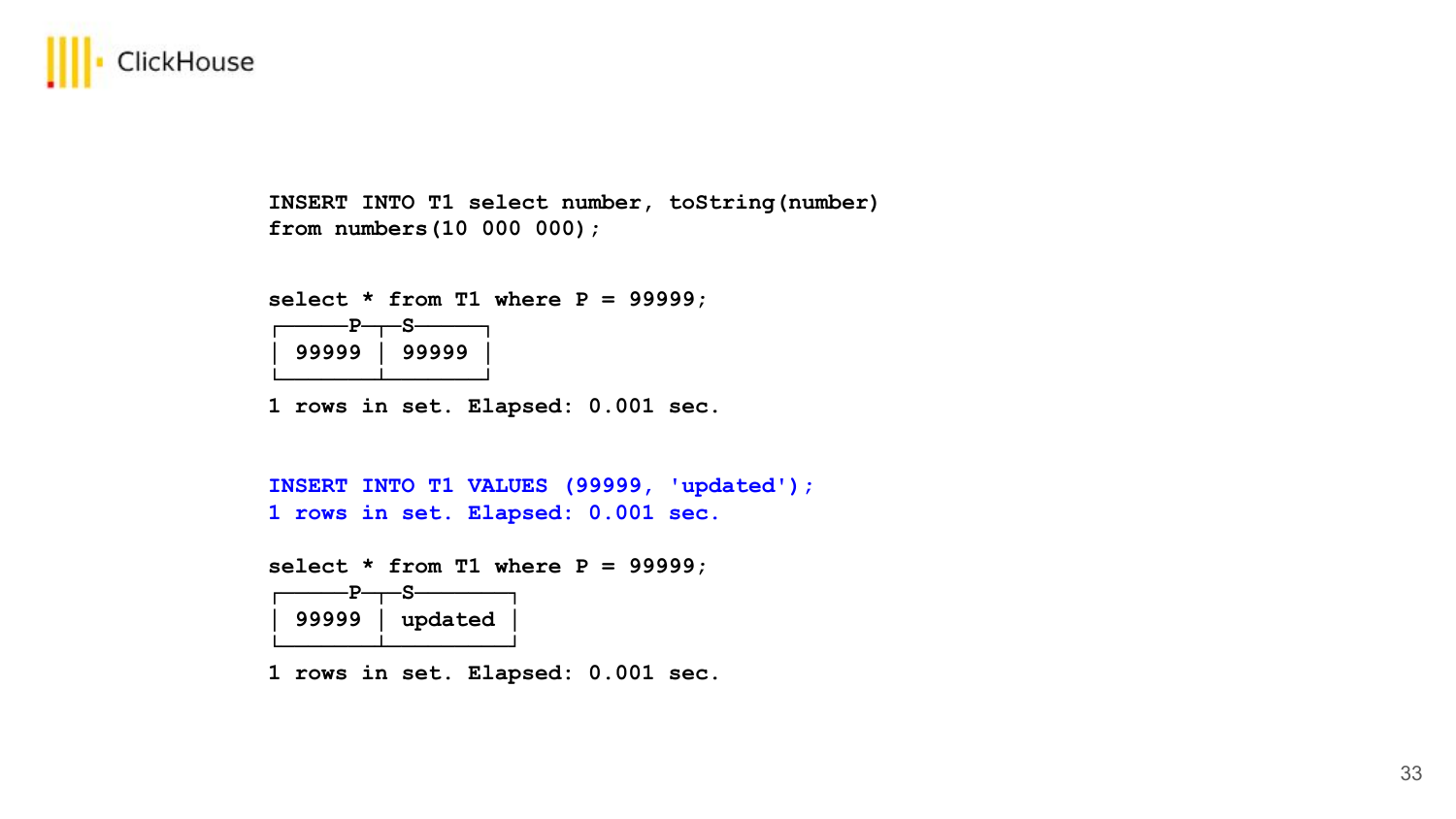

[#16123](https://github.com/ClickHouse/ClickHouse/pull/16123) Add setting aggregate\_functions\_null\_for\_empty for SQL standard compatibility. This option will rewrite all aggregate functions in a query, adding -OrNull suffix to them.

[flynn](https://github.com/ucasFL) - Institute of Computing Technology, Beijing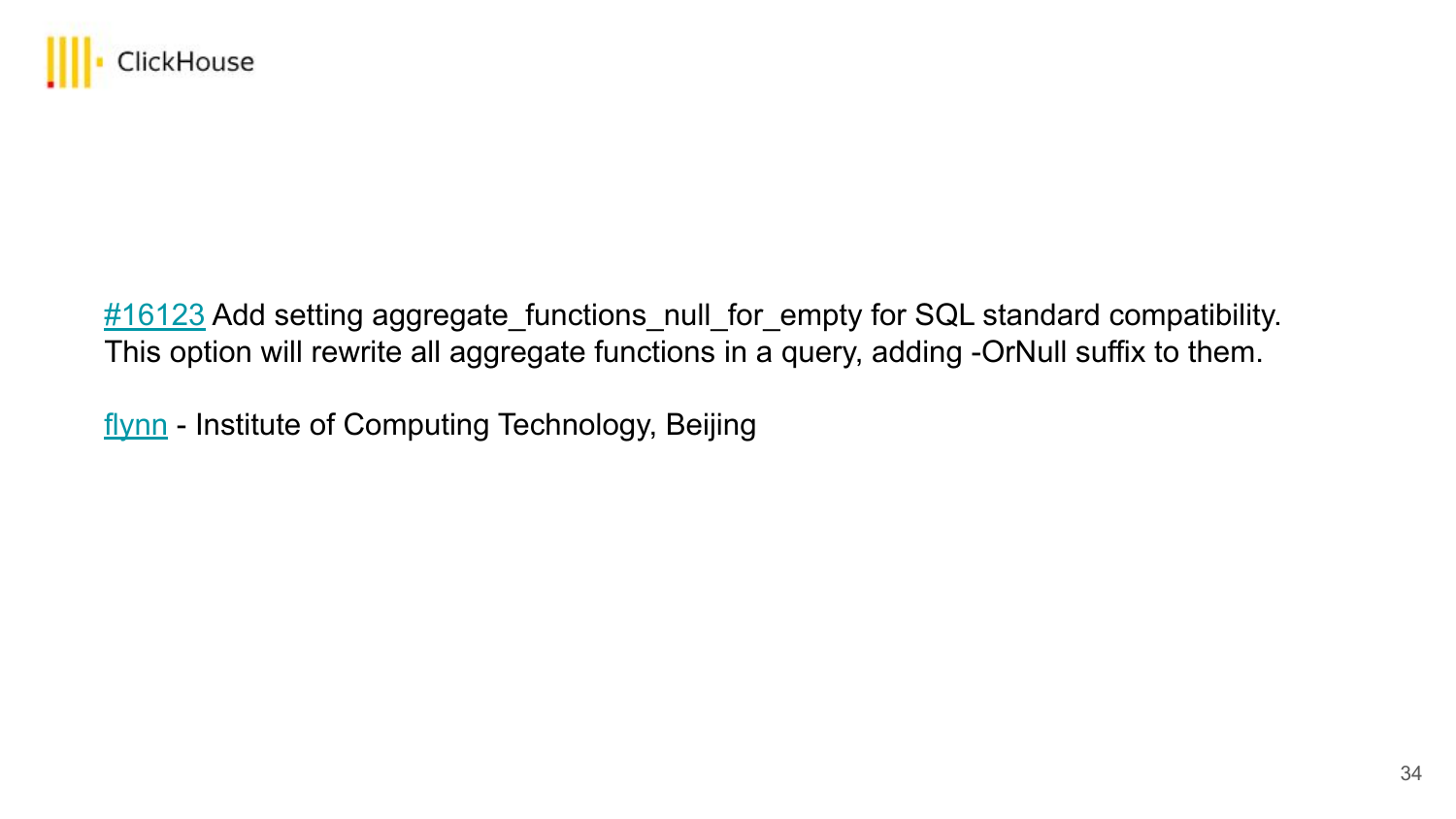

```
CREATE TABLE T (p Int64, d Date, s String)
ENGINE=MergeTree
PARTITION BY toYYYYMM(d) ORDER BY p;
```
**INSERT INTO T VALUES (1, '2020-01-01', 'x'), (2, '2020-10-01', 'y');**

**SELECT max(p) FROM T WHERE s = '';**



```
SELECT max(p) FROM T WHERE s = '' 
SETTINGS aggregate_functions_null_for_empty = 1;
```
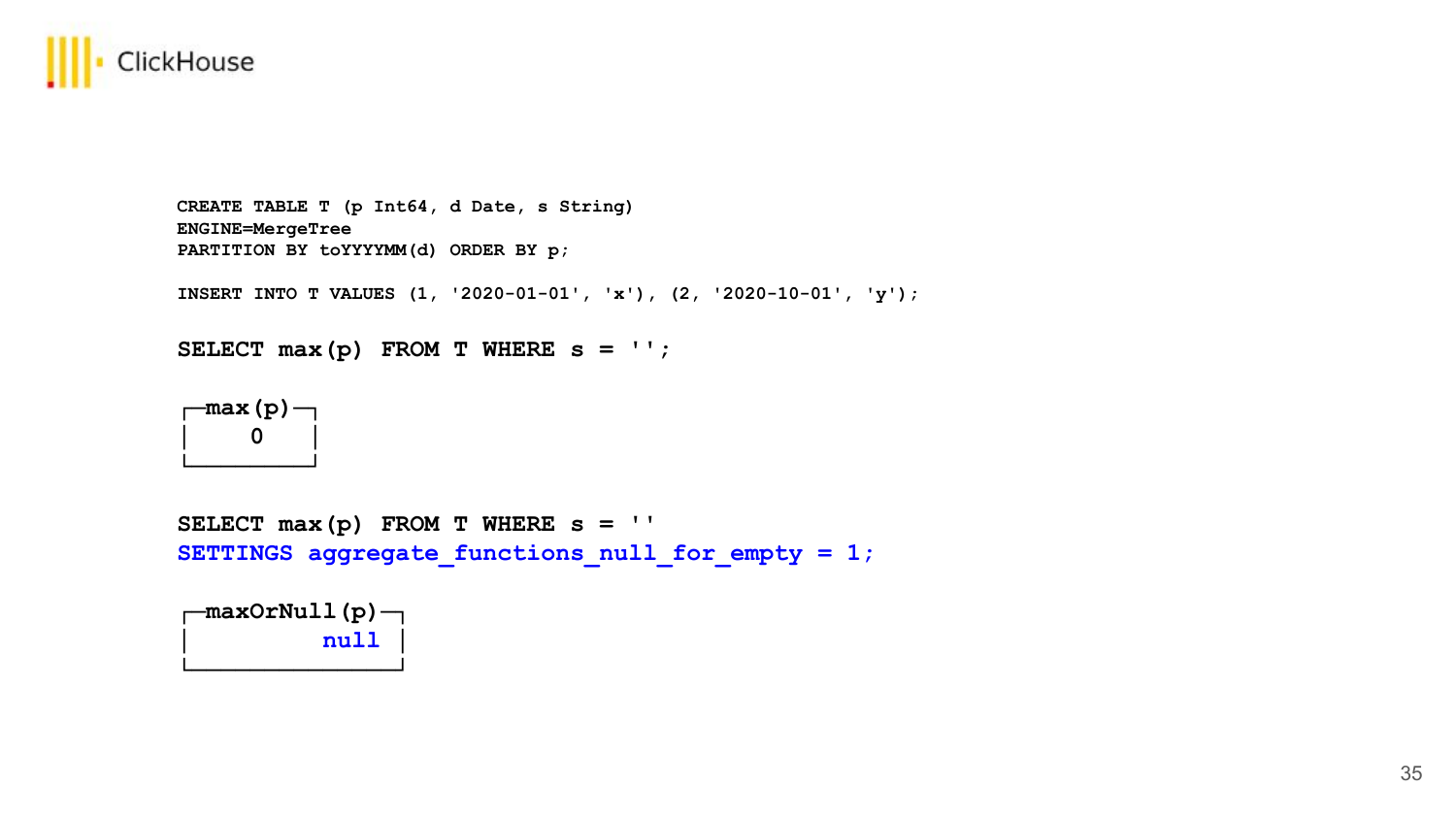

#### [#16575](https://github.com/ClickHouse/ClickHouse/pull/16575) Subqueries in WITH section (CTE) can reference previous subqueries in WITH section by their name.

[Amos Bird](https://github.com/amosbird)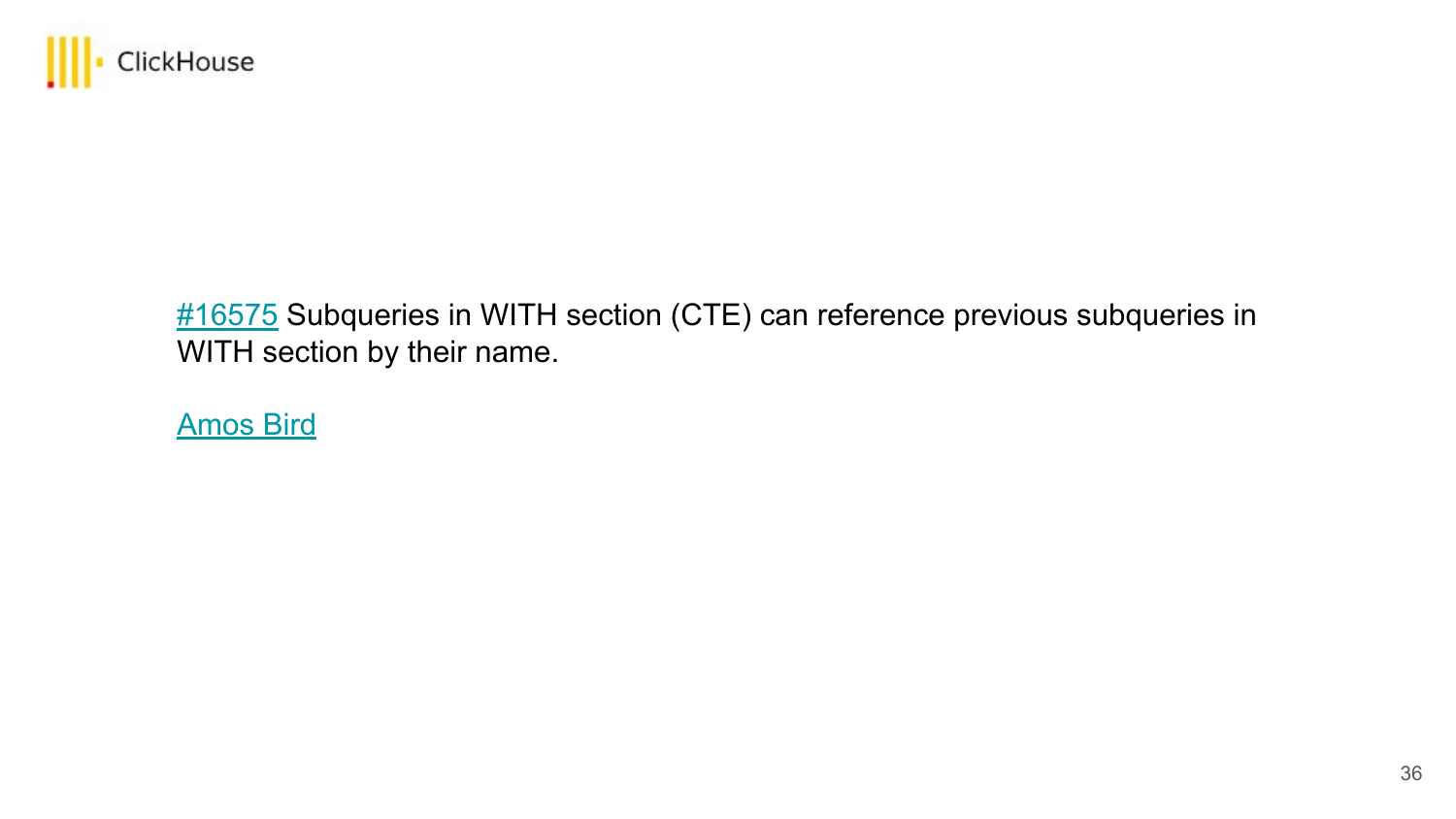

#### **WITH**

**T1 as (select number as c1 from numbers(10000) where number%2), T2 as (select max(c1) sm from T1), T3 as (select \* from T1 where c1 = (select sm from T2)) select \* from T3**

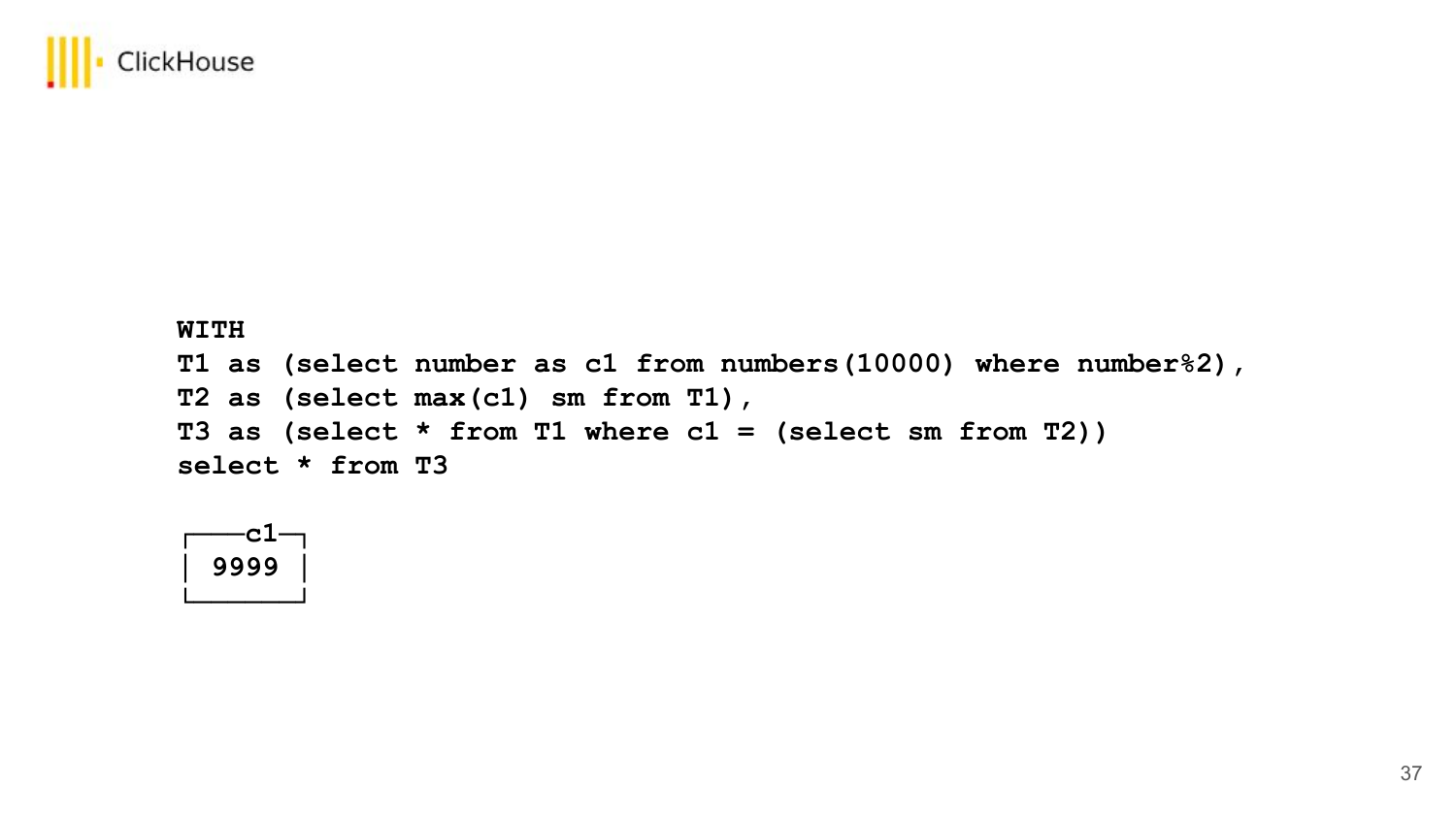

 $\frac{\#16253}{\#16253}$  Now we can safely prune partitions with exact match.

Useful case: Suppose table is partitioned by intHash64(x) % 100 and the query has condition on on intHash64(x) % 100 verbatim, not on x.

[Amos Bird](https://github.com/amosbird)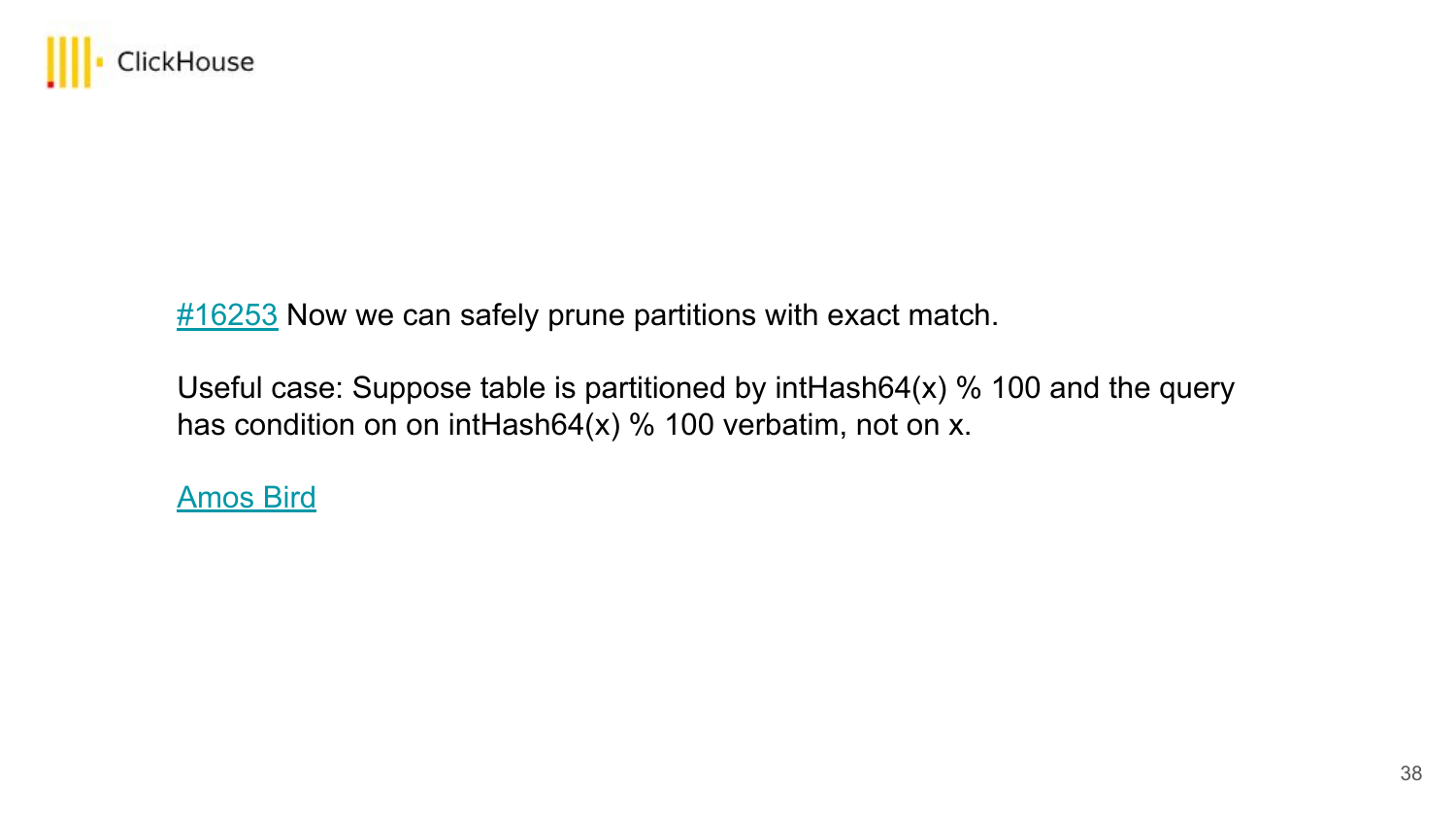

**CREATE TABLE T (p Int64, d Date, tenant\_id Int64, s String) ENGINE=MergeTree**  PARTITION BY (toYYYYMM(d), tenant id  $% 100$ ) **ORDER BY p;**

```
SELECT count() FROM T WHERE (tenant id = 42) AND (d = '1970-01-11')┌─count()─┐
    │ 97 │
└─────────┘
```
**1 rows in set. Elapsed: 0.003 sec. Processed 30.10 thousand rows**

select count() from T where  $identity(tenant id) = 42$  and  $d = '1970-01-11'$ ; **┌─count()─┐ │ 97 │ └─────────┘**

**1 rows in set. Elapsed: 0.010 sec. Processed 3.01 million rows**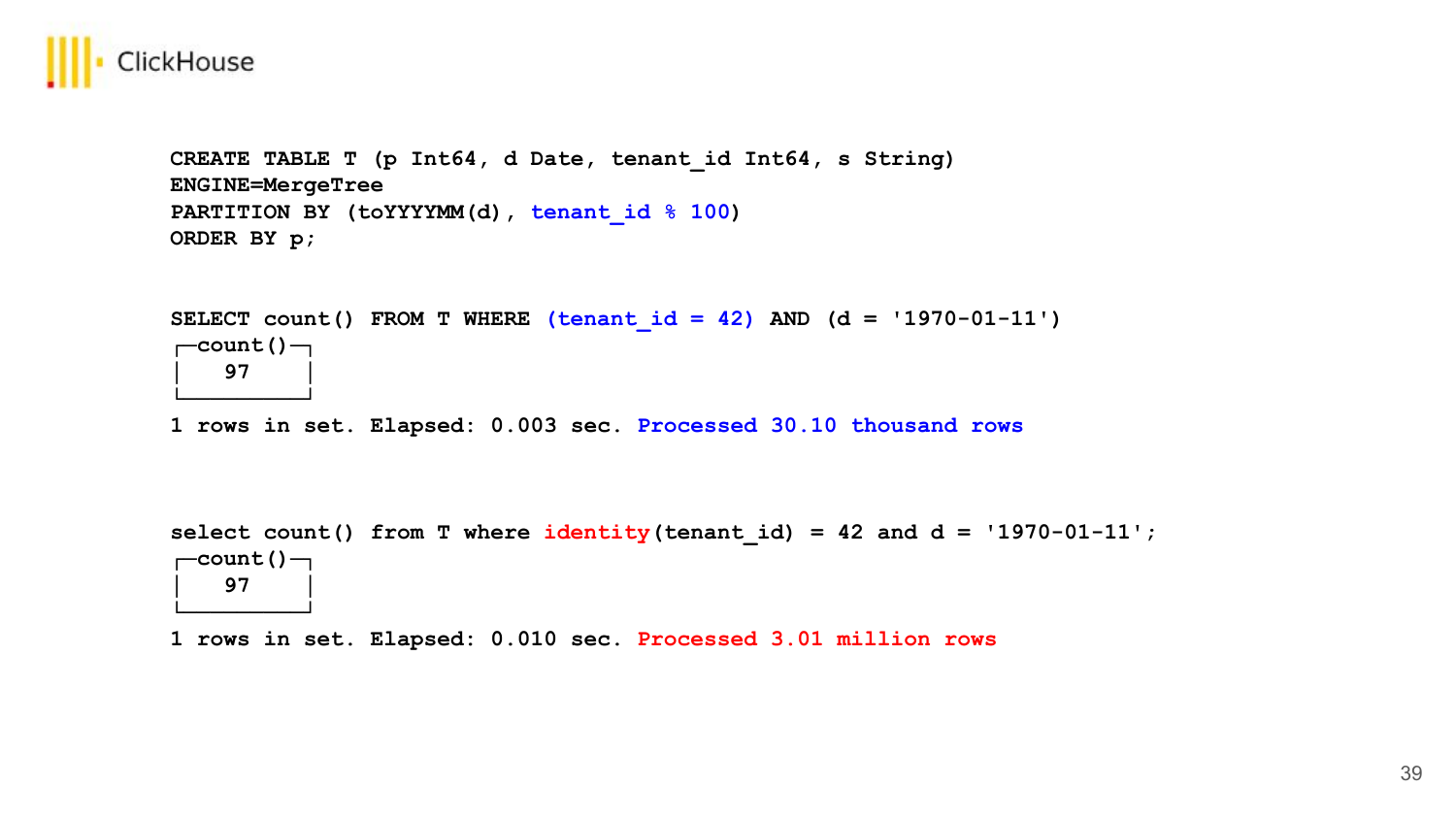

**CREATE TABLE T (p Int64, d Date, tenant\_id Int64, part\_id materialized tenant\_id % 100, s String) ENGINE=MergeTree** PARTITION BY (toYYYYMM(d), part id) **ORDER BY p;**

select count() from T where tenant  $id = 42$  and part  $id = 42%100$  and  $d = '1970-01-11'$ ; **┌─count()─┐ │ 97 │ └─────────┘**

**1 rows in set. Elapsed: 0.014 sec. Processed 30.10 thousand rows**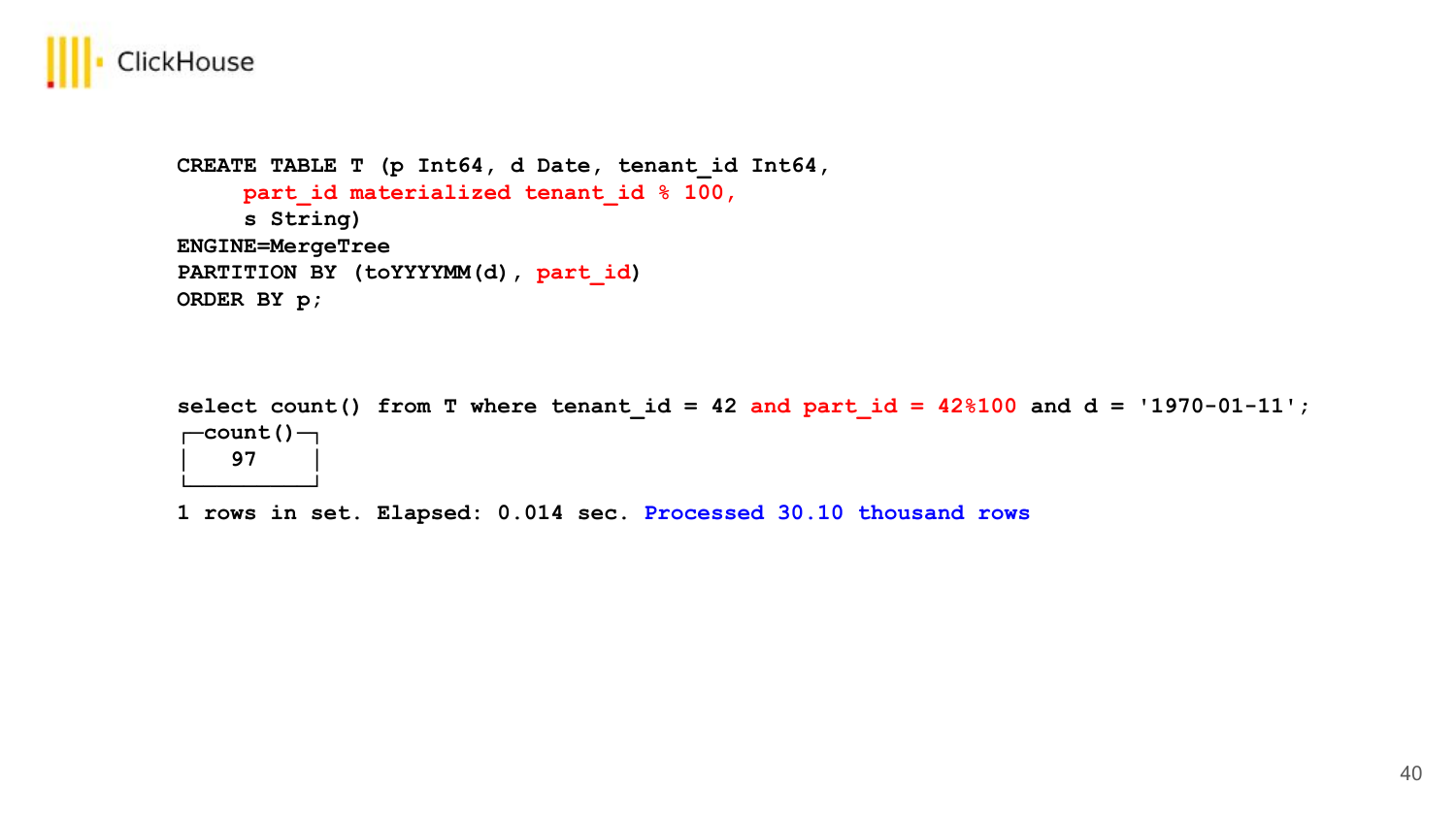

[#18637](https://github.com/ClickHouse/ClickHouse/pull/18637) SimpleAggregateFunction in SummingMergeTree. Now it works like AggregateFunction.

[Amos Bird](https://github.com/amosbird)